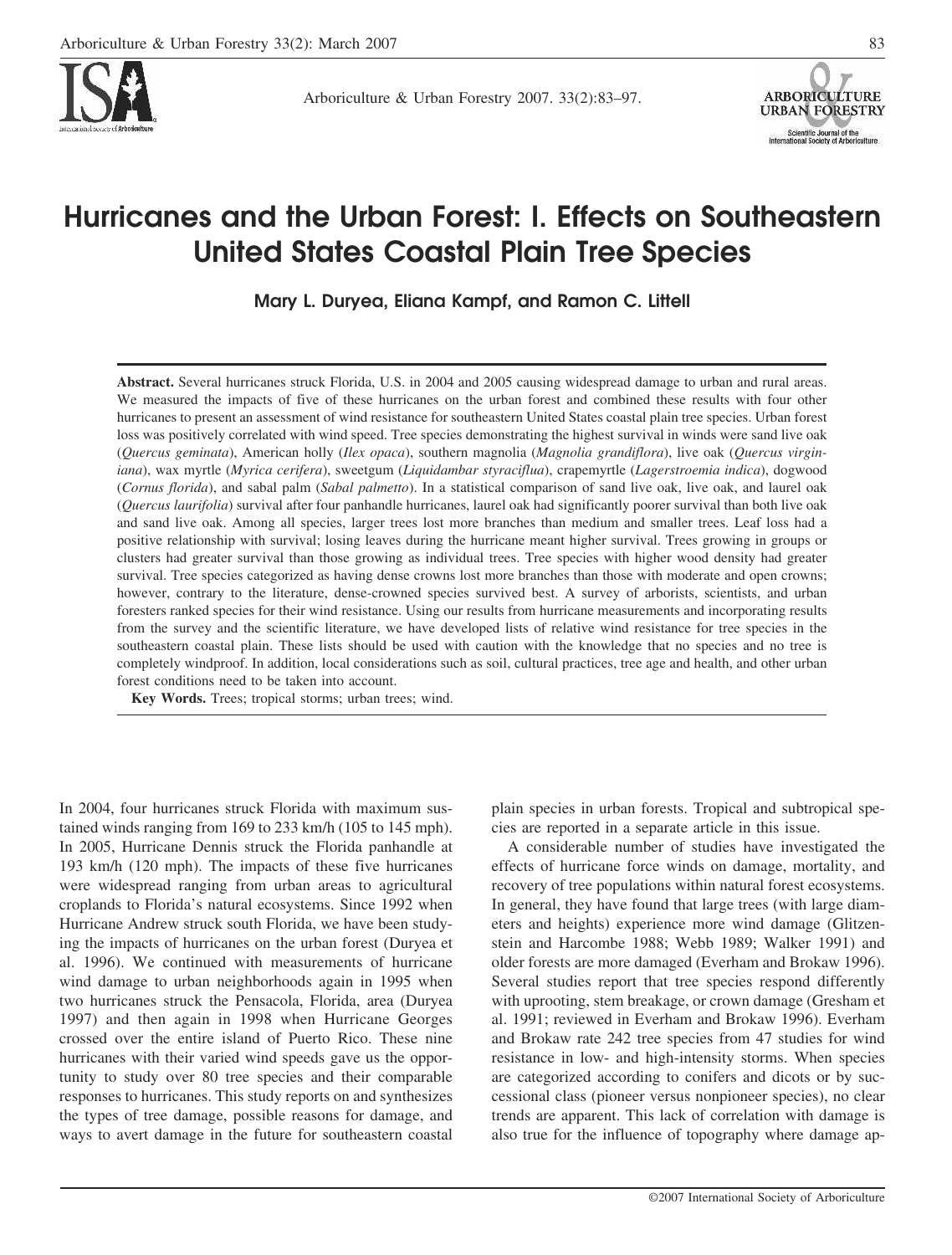pears to be predictable on a large scale (for example, the windward versus leeward sides of a mountain) but inconsistent at smaller topographic scales (Everham and Brokaw 1996).

When trying to explain differences in damage, many studies have found greater damage with increasing hurricane intensity (Tanner et al. 1991). Increased rainfall associated with a hurricane and saturated soils results in more tree mortality and especially the uprooting of trees (Cremer et al. 1982; Peterson and Pickett 1991; Tanner et al. 1991). Several studies have found a negative correlation between wood density and mortality during hurricanes (Putz et al. 1983; Webb 1989; Zimmerman et al. 1994). The size, shape, and openness of the crown may also be related to the extent of damage (Curtis 1943). Foster (1988) found that full crowns were more susceptible to wind compared with trees with a more tapered shape. Dense-crowned trees have been found to be more easily damaged compared with open-foliage crowns (Curtis 1943; Everham and Brokaw 1996). This corresponds to our Hurricane Andrew results in which pruned trees (with more open and well-distributed crowns) were more windresistant than unpruned trees (Duryea et al. 1996). On a stand level, Everham and Brokaw (1996) report that thinned forests (especially recently thinned) are more vulnerable to high winds because of increased wind flow in the canopy and the absence of neighboring trees. Barry et al. (1993) summarize wind resistance as being dependent on tree species and then on five factors: wood strength, crown shape and size, extent and depth of the root system, soil moisture conditions, and shape of the stem.

Studies of urban tree response to hurricanes are not as common yet have yielded interesting and useful results. After Hurricane Hugo struck Puerto Rico in 1989, Francis and Gillespie (1993) found that trees were more damaged with increasing wind gust speed and increasing diameter. Palms were significantly more resistant to wind than broad-leaved trees. After Hurricane Georges in Puerto Rico, Francis (2000) found a correlation between tree size and defoliation and crown loss. He also found differences in extent and type of damage for 24 species in the University of Puerto Rico Botanical Garden. Trees with denser wood and greater branch flexibility were less likely to snap or uproot (Francis 2000). A windstorm that struck Guangzhou City in subtropical south China in 1995 with winds up to 80 km/h (50 mph) damaged over 1% of the tree canopy (Jim and Liu 1997). Tree species differed in their susceptibility to the storm damage; vulnerable species tended to have lower wood density and wide crowns with dense foliage. Shallow root systems also predisposed trees to uprooting in the winds (Jim and Liu 1997). Hurricane Andrew with its 265 km/h (165 mph) winds took 38% of the urban trees in the Miami–Dade County area. In addition to species differences in wind resistance, native trees survived better than exotics (Duryea et al. 1996). Tree pruning, an important cultural practice, improved wind resistance of three common species (live oak [*Quercus virginiana*], black olive [*Bucida buceras*] and gumbo limbo [*Bursera simarouba*]). Observations from Hurricanes Camille (1969), Frederick (1979), and Hugo (1989) have resulted in the development of species lists based on flood tolerance, breakage, uprooting, salt, and deterioration by insects and disease (Touliatos and Roth 1971; Swain 1979; Barry et al. 1993).

The objectives of this study were to analyze the effects of hurricane force winds on tree species growing in urban areas in the southeastern United States coastal plain: (1) to determine if there was species-specific damage over the varied wind speeds, and (2) to determine if damage was related to tree attributes (such as size, leaf loss, wood density, and crown shape) and site characteristics (trees growing in groups).

# **METHODS**

## **Urban Tree Damage Measurements**

Urban tree damage was measured after (within 3 to 6 days) each hurricane that struck the Florida panhandle (Erin, Opal, Ivan, and Dennis) (Figure 1). We also report the hurricane response of coastal plain species such as live oak and sabal palm (*Sabal palmetto*) that occur throughout Florida and were impacted by Hurricanes Andrew, Charley, Frances, and Jeanne. Hurricane Andrew results were collected in a survey of 128 homeowners in Dade County, Florida, who reported the impacts of the hurricane on trees in their yards (Duryea et al. 1996). The methodology for the other eight hurricanes was the same and is as follows. Neighborhoods at the point of landfall of the hurricane were randomly chosen on the strong



**Figure 1. Urban trees were measured after the eight hurricanes striking Florida and one hurricane in Puerto Rico. For each hurricane, the arrow points to the location of landfall. The maximum sustained wind speed (km/h and mph) and year are included.**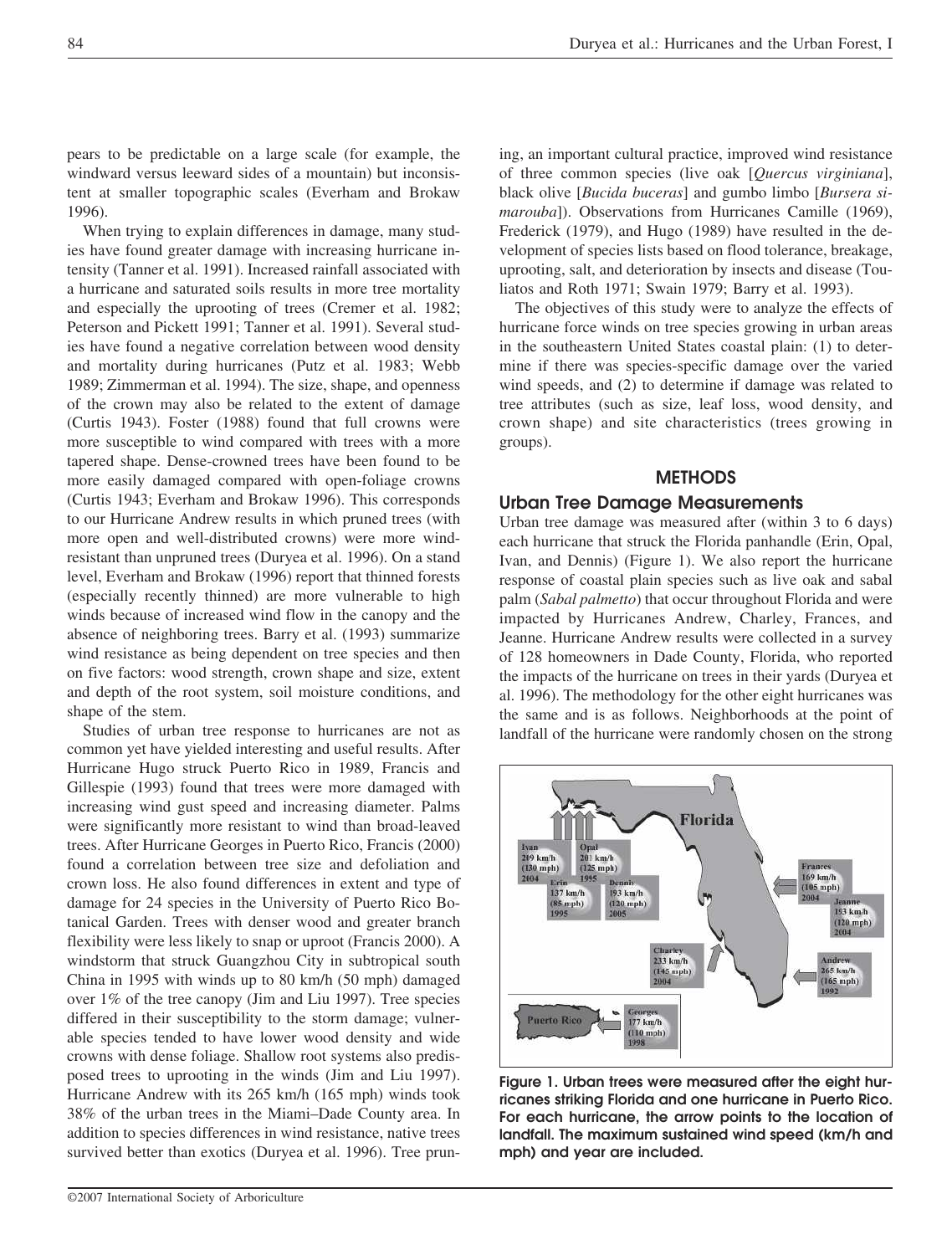side of the storm. For each neighborhood, all trees in front yards were observed along street transects. (If invited, we also measured trees in backyards.) Overall, we sampled 100 neighborhoods and 18,200 trees. (Branch loss measurements for Hurricanes Frances and Jeanne were combined and collected immediately after Hurricane Jeanne.)

Each tree's diameter at breast height (for dicots and conifers) or height (for palms) was measured (estimated for height) and then it was determined if the tree was standing, leaning, or had fallen. Leaning trees were those that were leaning as a result of the storm at less than a 45° angle. Fallen trees were either broken at the main stem or lying on the ground. All fallen trees were assessed as either broken or uprooted. Percent survival was calculated for each species using trees that were standing after the hurricane (Trees were considered not surviving if they had fallen or if they were leaning at less than a 45° angle.).

Crowns of all standing trees were first assessed for percent branch loss and then for leaf loss from the hurricane. For palms, only percent leaf loss was assessed. Then for dicots and conifers, if a tree had 50% or greater branch loss from the hurricane, it was declared dead and a new second survival percentage was calculated. This is called the "recalculated survival" throughout this article.

For each tree, we also estimated whether it had caused damage to property either from a falling branch or the entire tree. If it had damaged something, we recorded the type of property (for example, fence, power line, or house).

To investigate the reasons why some trees are more windresistant than others, we looked at cluster plantings, wood density, defoliation, and tree crown attributes. To analyze cluster plantings, we assessed whether each tree was growing in a group with other trees or by itself. We defined a cluster as a group of five or more trees growing within 3 m (9.9 ft) of each other (but not in a row). To investigate the relationship between wind damage and wood characteristics, we obtained wood density, modulus of rupture, and modulus of elasticity for each of the tree species (Reyes et al. 1992; Forest Products Laboratory 1999).

To relate crown characteristics to wind damage, we obtained information on crown density and growth form (excurrent versus decurrent) for each species. Crown density is an estimate of the openness of the crown or the ratio of positive and negative space within the crown (Hightshoe 1988; Gilman 2005). The growth form of a tree can be categorized as excurrent or decurrent. Excurrent trees have strong apical dominance with the main trunk present throughout the life of the tree (giving rise to cone-shaped crowns with a central trunk). Decurrent trees have lateral branches that grow as rapidly as the central trunk; they have no dominant main leader (Harris et al. 2004). We determined from the literature and observation the density class and growth form for each species and then compared open with moderate with dense crowns for branch loss and survival (Hightshoe 1988; Harris et al. 2004; Gilman 2005).

Maximum sustained wind speeds for each hurricane were obtained from the National Oceanic and Atmospheric Administration National Hurricane Center web site (www.nhc. noaa.gov).

#### **The Survey**

After four hurricanes struck Florida in 2004, we concluded that urban forest professionals around Florida were a resource of knowledge about wind resistance. In June 2005, we sent out 240 surveys to arborists, urban foresters, and forest scientists who were members of either the International Society of Arboriculture (Florida chapter) or the Florida Urban Forestry Council or faculty at the University of Florida asking them to rank the wind resistance (high, medium, or low) of those urban tree species they observed after hurricanes. Eighty-five surveys (35%) were returned. We report these numbers and percentages in this publication and then use these ratings along with our measurements and analyses and the scientific literature to formulate wind resistance lists for tree species in urban areas.

#### **Statistical Analysis**

Data from all hurricanes were analyzed using the GLM, REG, LOGISTIC, and FREQ procedures of SAS. Only species with a sample size larger than or equal to 20 trees for each hurricane were included. PROC GLM was used for all survival and branch loss analyses. Species survival was modeled using species and neighborhoods with neighborhood considered a random effect. The error term used was the interaction of species and neighborhood. Multiple comparisons were used to compare survival means among species. For native versus exotic and cluster planting analyses, survival was modeled using them as a categorical variable and neighborhood was considered a random effect. The error term used was the interaction of the categorical variable and neighborhood. A t-test was used to compare survival with these variables. Frequency tables were used to describe if fallen trees were broken or uprooted and to describe property damage by species.

To analyze the relationship between leaf loss and survival, a logistic regression was conducted using the PROC LOGIS-TIC procedures in SAS with survival as the dependent variable and percentage of leaf loss as the explanatory variable. To determine if survival and branch damage were related to wood density, wood densities were grouped into four categories using the GLM procedure in SAS. A multiple comparison test was done for survival and branch damage between the categories.

A  $\chi^2$  test was used to compare survival and excurrent versus decurrent growth using the FREQ procedure in SAS. Branch damage was modeled using SAS GLM, and a t-test compared the two growth types. For crown density,  $\chi^2$  tests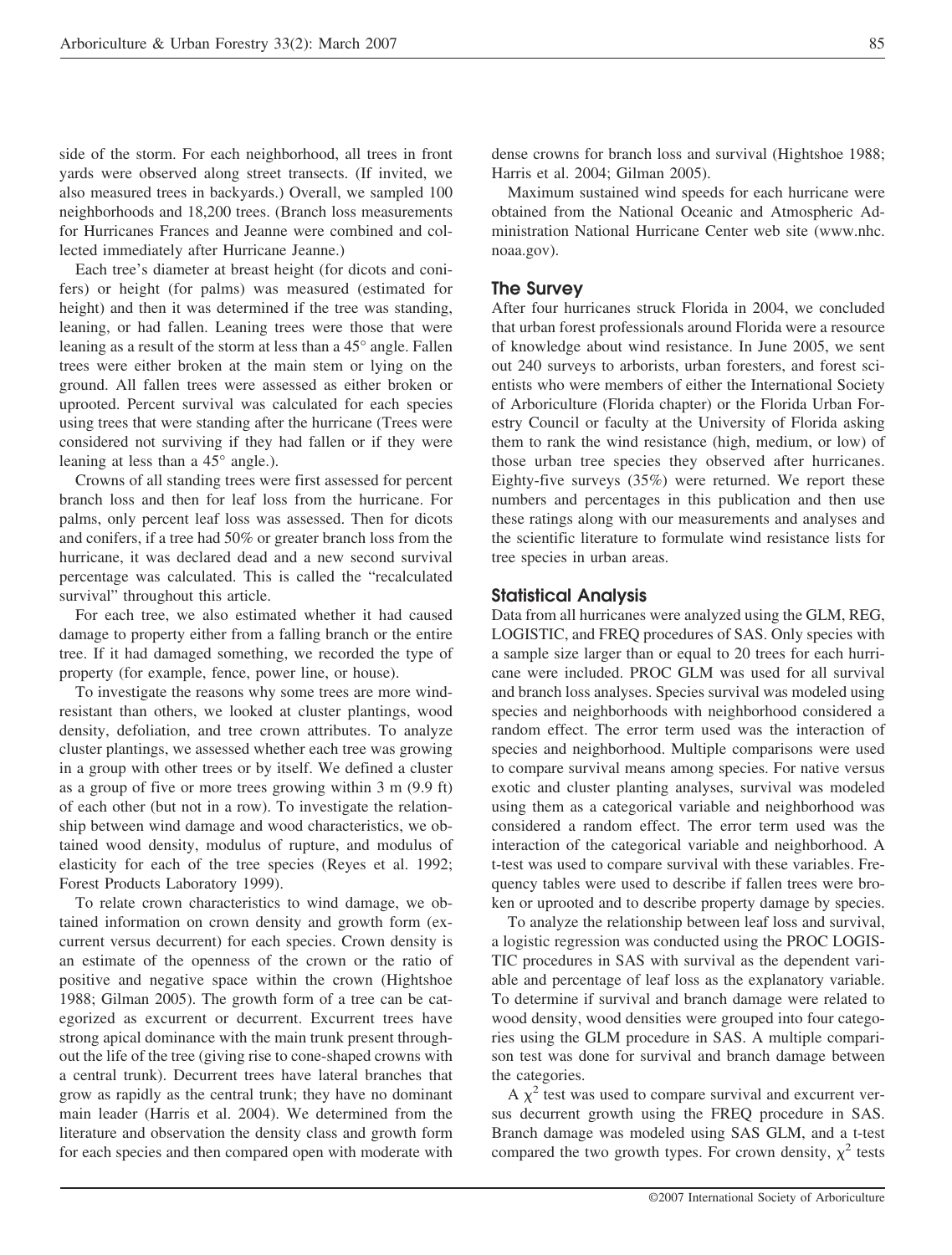were used to compare survival. Branch damage was modeled using the GLM procedure in SAS with the particular crown density, and t-tests were used to compare branch damage. After comparing survival of palms and nonpalms, palms were removed from these analyses.

# **RESULTS AND DISCUSSION**

## **Overall Urban Forest Loss**

The percent of urban forest loss (mortality) was positively correlated with wind speed (Figure 2). Francis and Gillespie (1993) also related wind speed to urban tree damage from Hurricane Hugo in Puerto Rico and found that at 50 km/h (31 mph), there was no damage compared with 80% damage at 125 km/h (78 mph) and 90% to 100% damage at 200 km/h (124 mph). Some of the other factors that could explain the variation of tree loss include the speed that the hurricane moved through the area, soil conditions including soil depth and moisture, and the overall tree canopy and its health. Hurricane damage in natural forest ecosystems in the Caribbean has been found to be dependent on four factors: (1) the hurricane intensity including rainfall, (2) the storm size, (3) topography, and (4) the susceptibility of the ecosystem to damage (Tanner et al. 1991).

#### **Tree Survival and Branch Loss**

Tree species in the Southeastern Coastal Plain respond differently to hurricanes. Response of species to Hurricane Ivan in 2004 illustrates differences at 209 km/h (130 mph) wind speeds (Figure 3). Tree species demonstrating the highest survival in these winds were sand live oak (*Quercus geminata*), American holly (*Ilex opaca*), southern magnolia (*Magnolia grandiflora*), live oak, wax myrtle (*Myrica cerifera*), sweetgum (*Liquidambar styraciflua*), crapemyrtle (*Lager-*



**Figure 2. Urban forest loss (%) increased with wind speed.** A polynomial relationship with  $R^2 = 0.80$  includes eight **hurricanes.**



**Figure 3. Survival (percent of trees standing after the hurricane) of tree species in Hurricane Ivan, which struck at 209 km/h (130 mph). The least significant difference is at the 0.05 level.**

*stroemia indica*), dogwood (*Cornus florida*), and sabal palm. Dogwood, live oak, sabal palm, sand live oak, and southern magnolia were also the best survivors in Hurricanes Erin and Opal in 1995 (Duryea 1997). A more detailed look at live oak and sabal palm demonstrates their repeated resilience to hurricane force winds (Table 1). However, it can also be seen that in south Florida, when the winds reached 233 and 265 km/h (145 and 165 mph) in Hurricanes Charley and Andrew, survival of live oak decreased to 78%. In a statistical comparison of sand live oak, live oak, and laurel oak, laurel oak had poorer overall survival than both live oak and sand live oak in four panhandle Florida hurricanes (*P* < 0.001) (Figure 4). In several publications, live oak, sabal palm, baldcypress (*Taxodium distichum*), and pondcypress (*Taxodium ascendens*) have been ranked at the top of lists for hurricane-related wind resistance (Touliatos and Roth 1971; Swain 1979; Barry et al. 1993).

Branch loss in hurricanes may also be an important measure of their resilience (Figure 5). In Hurricane Ivan, southern redcedar (*Juniperus virginiana* var. *silicicola*), sycamore (*Platanus occidentalis*), southern red oak (*Quercus falcata*), and laurel oak lost on average over 25% of their branches. Sweetgum, silver maple (*Acer saccharinum*), sycamore, and southern redcedar were species losing the most branches in Hurricanes Erin and Opal (Duryea 1997). Species with 10% or less branch loss were crapemyrtle, loblolly pine (*Pinus taeda*), American holly, and tulip poplar (*Liriodendron tulipifera*). When we looked at tree diameter and branch loss, large trees (100 to 200 cm [40 to 80 in] diameter) lost the most branches (30%), then medium-sized trees (50 to 99 cm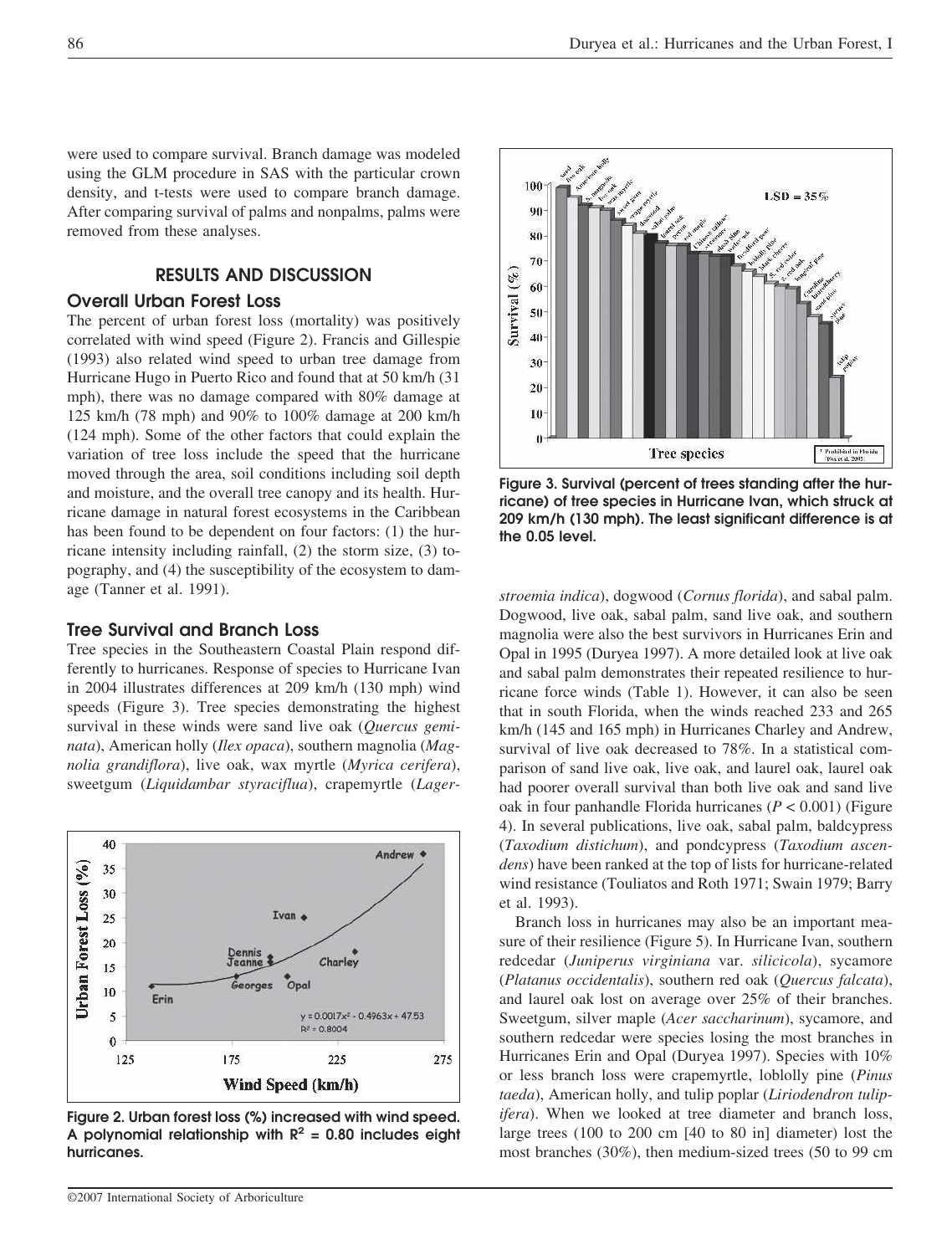|                                  |                                | Survival (%) after each hurricane<br>(wind speed in km/h) |                                                                                                                                                                                                                                |                          |                          |                 |                 |
|----------------------------------|--------------------------------|-----------------------------------------------------------|--------------------------------------------------------------------------------------------------------------------------------------------------------------------------------------------------------------------------------|--------------------------|--------------------------|-----------------|-----------------|
|                                  |                                |                                                           |                                                                                                                                                                                                                                |                          |                          |                 |                 |
|                                  |                                | Erin                                                      | Jeanne                                                                                                                                                                                                                         | Opal                     | Ivan                     | Charley         | Andrew          |
|                                  | Tree species                   | (137)                                                     | (193)                                                                                                                                                                                                                          | (201)                    | (209)                    | (233)           | (265)           |
|                                  | <b>Dicots</b>                  |                                                           |                                                                                                                                                                                                                                |                          |                          |                 |                 |
| Acer rubrum                      | Red maple                      |                                                           |                                                                                                                                                                                                                                | 93                       | 76                       |                 |                 |
| Acer saccharinum                 | Silver maple                   |                                                           |                                                                                                                                                                                                                                | 93                       |                          |                 |                 |
| Carva floridana                  | Florida scrub hickory          | $\qquad \qquad$                                           | 83                                                                                                                                                                                                                             | $\overline{\phantom{0}}$ | $\overline{\phantom{0}}$ |                 |                 |
| Carya illinoensis                | Pecan                          | 97                                                        | ш,                                                                                                                                                                                                                             | 93                       | 76                       |                 |                 |
| Carya glabra                     | Pignut hickory                 | 100                                                       |                                                                                                                                                                                                                                | $\overline{\phantom{0}}$ |                          |                 |                 |
| Cinnamomum camphora <sup>x</sup> | Camphor                        |                                                           | and the contract of the contract of the contract of the contract of the contract of the contract of the contract of the contract of the contract of the contract of the contract of the contract of the contract of the contra |                          | ш,                       | 90              |                 |
| Cornus florida                   | Flowering dogwood              | 100                                                       |                                                                                                                                                                                                                                | 96                       | 81                       |                 |                 |
| Ilex opaca                       | American holly                 |                                                           |                                                                                                                                                                                                                                | $\overline{\phantom{0}}$ | 95                       |                 |                 |
| Lagerstroemia indica             | Crapemyrtle                    |                                                           |                                                                                                                                                                                                                                |                          | 84                       |                 |                 |
| Liquidambar styraciflua          | Sweetgum                       |                                                           |                                                                                                                                                                                                                                | 93                       | 86                       |                 |                 |
| Liriodendron tulipifera          | Tulip poplar                   |                                                           |                                                                                                                                                                                                                                | $\overline{\phantom{0}}$ | 24                       |                 |                 |
| Magnolia grandifolia             | Southern magnolia              | 96                                                        |                                                                                                                                                                                                                                | 97                       | 92                       |                 |                 |
| Magnolia virginiana              | Sweet bay magnolia             | 97                                                        |                                                                                                                                                                                                                                | $\overline{\phantom{0}}$ | $\qquad \qquad$          |                 |                 |
| Myrica cerifera                  | Wax myrtle                     |                                                           |                                                                                                                                                                                                                                |                          | 90                       |                 |                 |
| Platanus occidentalis            | Sycamore                       |                                                           |                                                                                                                                                                                                                                | 92                       | 73                       |                 |                 |
| Prunus caroliniana               | Carolina laurelcherry          | 76                                                        |                                                                                                                                                                                                                                | 74                       | 53                       |                 |                 |
| Prunus serotina                  | Black cherry                   |                                                           |                                                                                                                                                                                                                                |                          | 64                       |                 |                 |
| Pyrus calleryana                 | Bradford pear                  |                                                           |                                                                                                                                                                                                                                | $\overline{\phantom{0}}$ | 68                       |                 |                 |
| Quercus falcata                  | Southern red oak               |                                                           |                                                                                                                                                                                                                                |                          | 60                       |                 |                 |
| Quercus virginiana               | Live oak                       | 96                                                        | 97                                                                                                                                                                                                                             | 95                       | 91                       | 78              | 78              |
| Quercus geminata                 | Sand live oak                  | 96                                                        | 94                                                                                                                                                                                                                             | 96                       | 99                       |                 |                 |
| Quercus laurifolia               | Laurel oak                     | 89                                                        | 94                                                                                                                                                                                                                             | 90                       | 77                       | 85              |                 |
| Quercus laevis                   | Turkey oak                     | 83                                                        | $\frac{1}{2}$                                                                                                                                                                                                                  | 89                       | $\equiv$                 | $\qquad \qquad$ |                 |
| Quercus nigra                    | Water oak                      |                                                           |                                                                                                                                                                                                                                | $\overline{\phantom{0}}$ | 72                       |                 |                 |
| Sapium sebiferum <sup>y</sup>    | Chinese tallow                 | 97                                                        | $\sim$                                                                                                                                                                                                                         | 83                       | 73                       |                 | $\sim$          |
|                                  | <b>Monocots-Palms</b>          |                                                           |                                                                                                                                                                                                                                |                          |                          |                 |                 |
| Butia capitata                   | Jelly palm                     | 97                                                        |                                                                                                                                                                                                                                |                          |                          |                 |                 |
| Sabal palmetto                   | Sabal palm                     | 97                                                        | 92                                                                                                                                                                                                                             | 100                      | 80                       | 92              | 93              |
| Washingtonia robusta             | Washington palm                |                                                           | 80                                                                                                                                                                                                                             |                          |                          | 92              |                 |
|                                  | <b>Conifers</b>                |                                                           |                                                                                                                                                                                                                                |                          |                          |                 |                 |
| Juniperus virginiana             | Southern redcedar              | 92                                                        |                                                                                                                                                                                                                                | 60                       | 61                       |                 |                 |
| var. silicicola                  |                                |                                                           |                                                                                                                                                                                                                                |                          |                          |                 |                 |
| Pinus clausa                     | Sand pine                      | 61                                                        | $\overline{4}$                                                                                                                                                                                                                 | 58                       | 48                       |                 |                 |
| Pinus elliottii                  | Slash pine                     | 95                                                        | 90 (var. densa)                                                                                                                                                                                                                | 96                       | 72                       | 79 (var. densa) | 73 (var. densa) |
| var. elliottii and var. densa    | (and South Florida slash pine) |                                                           |                                                                                                                                                                                                                                |                          |                          |                 |                 |
| Pinus glabra                     | Spruce pine                    |                                                           |                                                                                                                                                                                                                                |                          | 46                       |                 |                 |
| Pinus palustris                  | Longleaf pine                  | 90                                                        |                                                                                                                                                                                                                                | 94                       | 59                       | 57              |                 |
| Pinus taeda                      | Loblolly pine                  |                                                           |                                                                                                                                                                                                                                | 82                       | 66                       |                 |                 |
| Taxodium distichum               | Baldcypress                    |                                                           |                                                                                                                                                                                                                                |                          |                          | 95              |                 |

## **Table 1. Survival (percent of trees standing after the hurricane) for Southeastern Coastal Plain species after six** hurricanes<sup>z</sup>.

"Numbers are presented only for tree species having a sample greater or equal to  $n = 20$  trees for each hurricane. Least significant differences at  $P = 0.05$  are 35% for Jeanne, 35% for Ivan, and 30% for Charley. Erin and Opal survival percentages are from Duryea (1997); Andrew survival percentages are from Duryea et al. (1996).

y Prohibited from use in Florida.

x Invasive and not recommended for use in Florida (Fox et al. 2005).

[20 to 39.6 in]) with 25% loss, smaller trees (20 to 49 cm [8 to 19.6 in]) with 20%, and the smallest trees  $\left($  <20 cm  $\left[$  <8 in]) lost 12% of their branches (*P* < 0.0001). Glitzenstein and Harcombe (1988) also found that damage was positively correlated with average stem size in a forest stand. In their review, Everham and Brokaw (1996) summarize that most researchers have found a positive correlation between stem size and wind damage. Webb (1989) found that larger trees were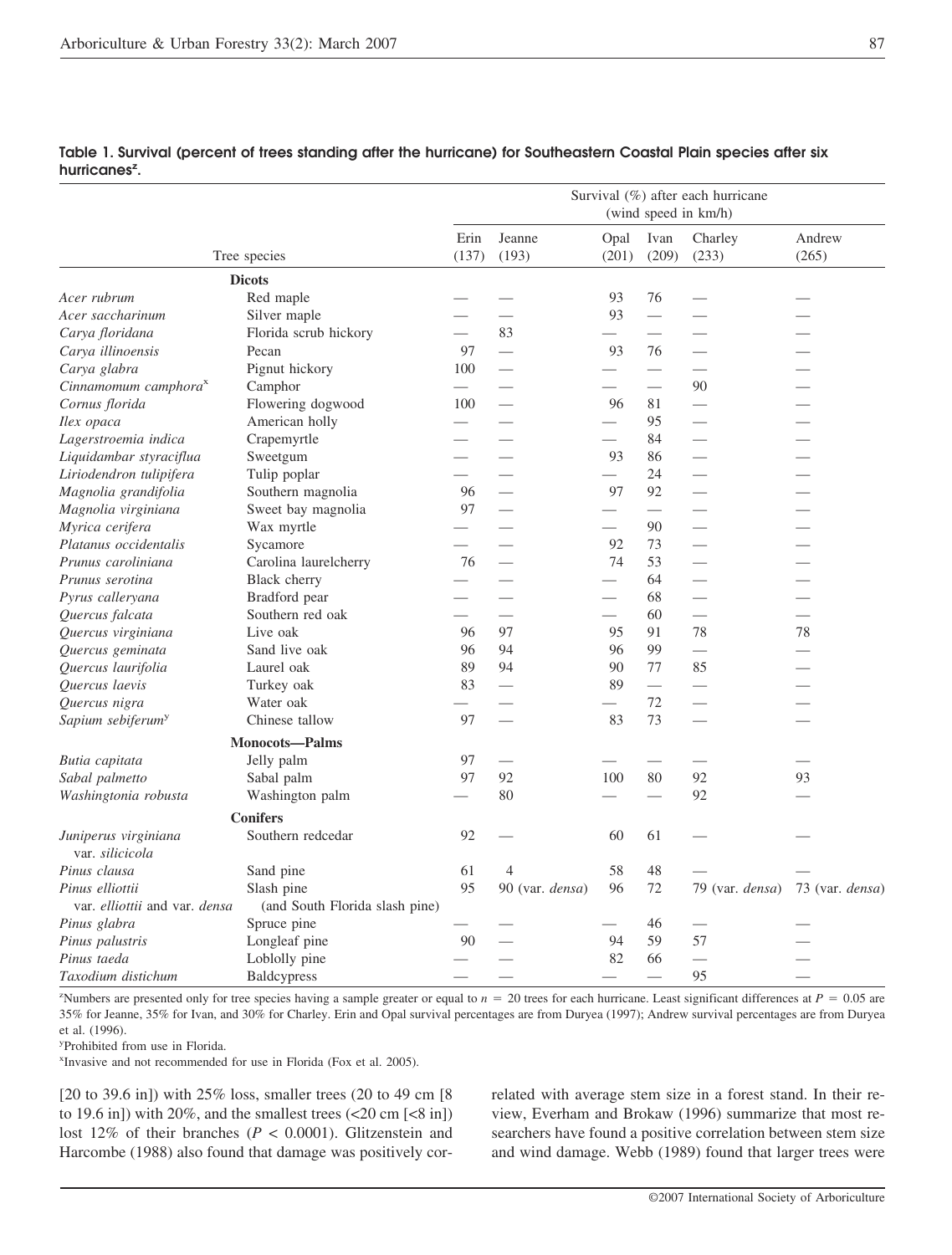

**Figure 4. In a statistical comparison of sand live oak, live oak, and laurel oak survival in panhandle hurricanes, laurel oak survival was significantly less than the other two oaks (***P* **< 0.001). There was no difference between**

more likely to be damaged directly by the wind compared with smaller trees, which were more likely to be indirectly damaged by other falling trees.

Because trees with large amounts of branch loss from a hurricane may not be considered healthy urban trees, we reanalyzed survival taking into account branches lost. Standing trees that had 50% or greater branch loss were called dead and a "new" survival was calculated (Figure 6). Some species with heavy branch loss had significantly lower recalculated survival. Southern redcedar survival was decreased from 61% to 46% as a result of heavy branch loss. Sycamore survival was reduced from 73% to 52%. Even live oak trees had significant branch loss and their survival was decreased from



**Figure 5. Average branch loss (%) for each tree species in Hurricane Ivan, which struck land at 209 km/h (130 mph). The least significant difference is at the 0.05 level.**



**sand live oak and live oak survival. Figure 6. A recalculation of survival (%) after calling trees with** ≥**50% branch loss as dead after Hurricane Ivan. The least significant difference is at the 0.05 level.**

91% to 81%. When we statistically compared the recalculated survival of oak species after Hurricane Ivan, the ranking from greatest to lowest survival was sand live oak (98% survival), live oak (81%), laurel oak (66%), water oak (*Quercus nigra*) (65%), and Southern red oak (50%) ( $P = 0.0001$ ). A study in South Carolina coastal plain forests after Hurricane Hugo found that live oak was less damaged than laurel and water oaks (Gresham et al. 1991).

Survival of pine species showed significant differences with greatest survival for slash pine (*Pinus elliottii* var. *elliottii*) (71%), then loblolly (64%), longleaf (*Pinus palustris*) (57%), sand pine (*Pinus clausa*) (43%), and spruce pine (*Pinus glabra*) (38%) ( $P = 0.0014$ ). Three months after Hurricane Ivan, we remeasured pines and found that 2% to 3% of the slash and longleaf standing trees had died and 56% of the standing sand pine had died. In the southeastern coastal plain forest, longleaf pine was less damaged than loblolly during Hurricane Hugo (12% versus 73% damaged) (Gresham et al. 1991), but a tornado in Texas resulted in equal and intense damage to loblolly, longleaf, and shortleaf (*Pinus echinata*) pines (Glitzenstein and Harcombe 1988). Two conifer species that have shown repeatedly poor performance in our studies during hurricanes are sand pine and southern redcedar (Duryea 1997) (Table 1).

#### **Broken versus Uprooted**

Some species have a tendency to break at the stem compared with uprooting. In Hurricane Ivan, pecan (*Carya illinoensis*), sand pine, and sabal palm tended to uproot more than break (83%, 77%, and 90% uprooted, respectively). The other pines both uprooted and broke. This is in contrast to Hurricane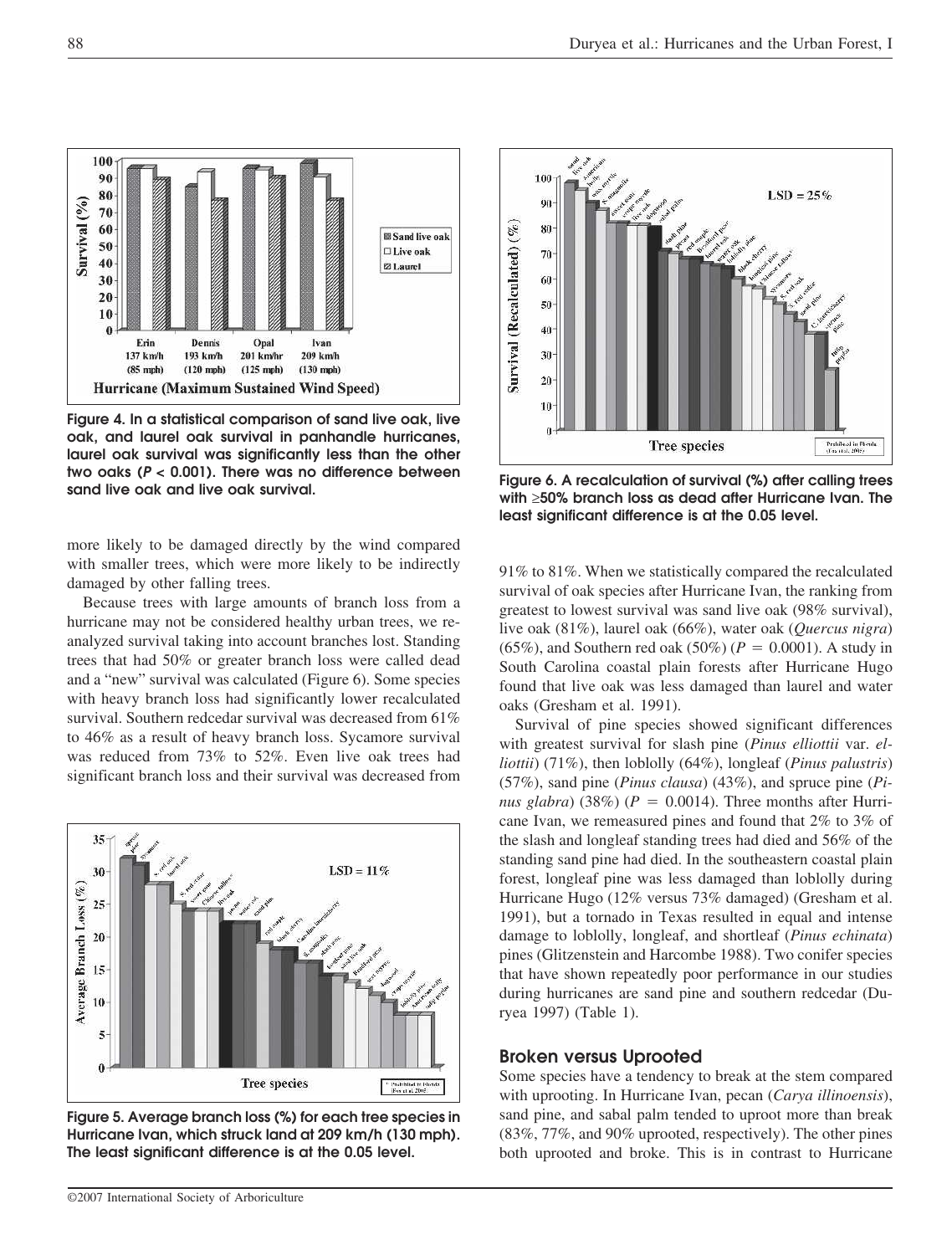Andrew in which 90% of the south Florida slash pine (*Pinus elliottii* var. *densa*) that fell broke (Duryea et al. 1996). Van Hooser and Hedlund (1969) also found that pines tended to snap compared with uprooting for broadleaf species. In tropical species, Putz et al. (1983) found that species with shorter, thicker stems and denser wood tended to uproot rather than to snap. However, in our study, when it did fall (only 9% of the live oaks), live oak with its dense wood  $(0.8 \text{ g/cm}^3)$  equally uprooted or broke.

## **Property Damage**

Twenty percent (20%) of the trees that fell damaged property in Hurricane Ivan. Of these, 74% damaged major property (house, power lines, screened enclosures, automobiles, and so on) and 26% damaged minor property (fences, sheds, sidewalks). Ten percent of the total damage was to power lines. The tree species causing the most damage were pines, pecan, tulip poplar, and laurel and water oaks. In Hurricanes Erin and Opal, laurel oak, longleaf pine, sand pine, and slash pine caused the most damage (between 11% and 18% damage) and smaller species such as laurelcherry (*Prunus caroliniana*) and southern redcedar caused the least damage (Duryea 1997).

## **What Makes a Tree More Wind-Resistant?**

The goal of this research project is to attempt to determine what biological and cultural factors make trees more or less wind-resistant. By evaluating these factors, we can understand the differences between species (i.e., whether they have dense wood or defoliate quickly in wind) and between certain practices (such as planting trees in groups compared with individual tree plantings), which could result in a healthier and more wind-resistant urban forest.

#### **Defoliation**

There were distinct species differences in defoliation during Hurricane Ivan. Species such as sand live oak, crapemyrtle, and dogwood lost an average of 94%, 88%, and 86%, respectively, of their leaves compared with southern redcedar, wax myrtle, slash pine, longleaf pine, and loblolly pine, which lost 32%, 31%, 29%, 19%, and 11% of their leaves, respectively (least significant difference  $= 17\%$ ). Leaf loss had a positive relationship ( $P < 0.0001$ ) with both survival and recalculated survival (trees with  $\geq 50\%$  branch loss excluded); in other words, losing leaves during the hurricane meant higher survival. Francis and Gillespie (1993), reporting on urban trees in Puerto Rico after Hurricane Hugo in 1989, also found that crown damage appeared to be avoided if the crown surface area was reduced quickly with leaf and twig loss during the hurricane. There are some exceptions to defoliation being a strategy for survival; southern magnolia, American holly, and sabal palm are all excellent survivors but they only lost 43%, 34%, and 27% of their leaves, respectively.

#### **Native and Exotic Species**

In the coastal plain area, exotic tree species made up 8% of the trees in the urban forest. The major exotic species were crapemyrtle, Chinese tallow (*Sapium sebiferum*) (a prohibited invasive species), camphor tree (*Cinnamomum camphora*) (an invasive species), Bradford pear (*Pyrus calleryana*), and palms such as pindo palm (*Butia capitata*) and Washington fan palm (*Washingtonia robusta*). As a group, native trees survived the same as exotic trees (73% versus 77%, not significantly different [NS] and lost the same amount of branches (20% versus 15%, NS) and leaves (58% versus 60%, NS). In contrast, after Hurricane Andrew struck south Florida, native trees survived winds better than nonnative trees (Duryea et al. 1996). Other studies have shown trends toward increased wind damage of exotic species in rural plantation forests (King 1945; Everham and Brokaw 1996).

#### **Wood Characteristics**

In a comparison of wood density and wind resistance, we found that tree species with higher wood density  $(g/cm<sup>3</sup>)$  had greater survival in Hurricane Ivan (Table 2). When trees with 50% or greater branch damage were also included as nonsurvivors and a new percent survival was calculated, this recalculated survival was also greater with higher wood density. Differences in branch loss for various wood densities were not as apparent (Table 2). In a study with 24 tropical species in Puerto Rico, Francis (2000) also found that trees were less likely to fail by uprooting or breakage if they had higher wood density. In addition, similar to our study in which live oak with a wood density of 0.8 has a high survival rate, Hook

## Table 2. Survival and branch loss for tree species in Hurricane Ivan for different wood density classes<sup>z</sup>.

| Wood density<br>(g/cm <sup>3</sup> ) | Sample size<br>(number of trees) | Survival $(\% )$ | Survival $(\% )$<br>(recalculated by subtracting)<br>trees with $\geq 50\%$ branch loss) | Branch loss $(\% )$ |
|--------------------------------------|----------------------------------|------------------|------------------------------------------------------------------------------------------|---------------------|
| $0.8$ to $0.89$                      | 240                              | 94 a             | 87 a                                                                                     | $20$ ab             |
| $0.6 \text{ to } 0.69$               | 197                              | 78 b             | 73 b                                                                                     | 18 <sub>b</sub>     |
| $0.5$ to $0.59$                      | 703                              | $73$ bc          | 66 c                                                                                     | 23a                 |
| $0.4$ to $0.49$                      | 607                              | 69 c             | 62 c                                                                                     | 19 <sub>b</sub>     |

"Numbers in columns with different letters are significantly different at  $P = 0.05$ . No tree species occurred in the 0.7 to 0.79 class.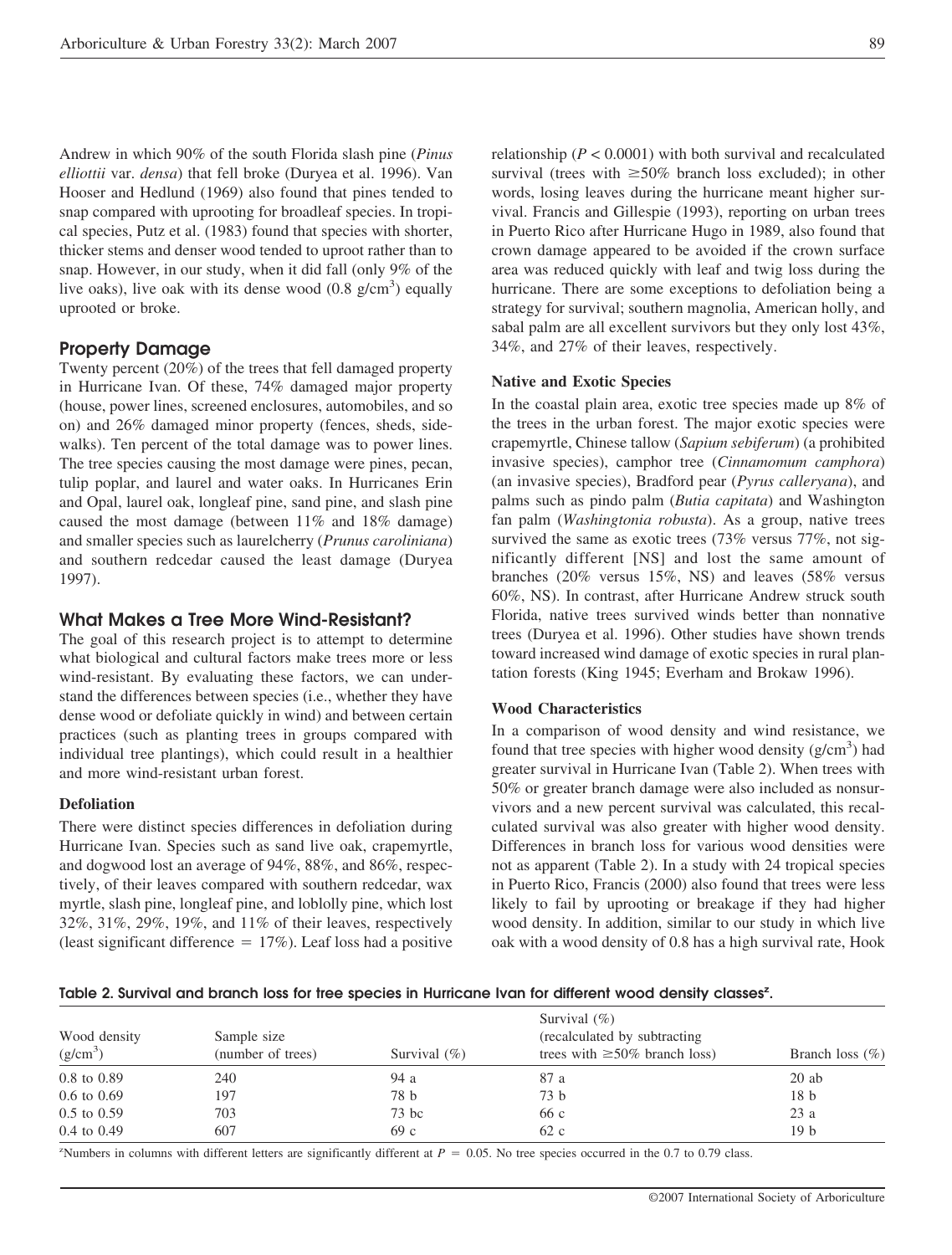| Modulus of elasticity<br>(MPa) | Sample size<br>(number of trees) | Survival $(\% )$ | Survival $(\% )$<br>(recalculated by subtracting)<br>trees with $\geq 50\%$ branch loss) | Branch loss $(\% )$ |
|--------------------------------|----------------------------------|------------------|------------------------------------------------------------------------------------------|---------------------|
| $\geq 10,000$                  | 659                              | 77 a             | 72 a                                                                                     | $19$ ab             |
| 9,000 to 9,999                 | 590                              | 75a              | 66 a                                                                                     | 24 a                |
| 8,000 to 8,999                 | 157                              | 74 a             | 73 a                                                                                     | 12c                 |
| 7,000 to 7,999                 | 213                              | 74 a             | 66 a                                                                                     | 20 <sub>b</sub>     |
| < 7.000                        | 126                              | 63 b             | 52 b                                                                                     | $22$ ab             |

## Table 3. Survival and branch loss for tree species in Hurricane Ivan for different modulus of elasticity classes<sup>z</sup>.

<sup>z</sup>Numbers in columns with different letters are significantly different at  $P = 0.05$ .

et al. (1991) noted that the strong wood of live oak resulted in lost branches only and little windthrow during Hurricane Hugo in South Carolina. Putz et al. (1983) found that tree species with shorter, thicker stems and denser wood tended to uproot instead of break and that species with low-density wood had higher mortality.

Two other measurements of wood strength are the modulus of elasticity (Young's elastic modulus) and the modulus of rupture. The modulus of elasticity measures the wood's stiffness; after applying a certain weight (in MPa), it measures whether the wood recovers to its original position (Forest Products Laboratory 1999; Niklas 1999). Tree species with the highest modulus of elasticity (>7,000 MPa) survived Hurricane Ivan better than those with the lowest values (<7,000 MPa) (Table 3). Examples of species with the highest modulus of elasticity are slash pine, longleaf pine, sand live oak, and live oak (10,500, 11,000, 10,900, and 10,900 MPa, respectively). Those with the lowest modulus of elasticity are southern redcedar and spruce pine (6,410 and 6,900 MPa). Branch loss did not appear to be related. Niklas (1999) compared young black locust (*Robinia pseudoacacia*) with older trees and found that younger trees were less stiff and strong as a result of the different proportions of primary and secondary tissues as trees age.

Modulus of rupture is a measure of the bending stress that wood can experience without mechanically failing (Forest Products Laboratory 1999; Niklas 1999). Results from Hurricane Ivan show that survival was highest for those species with the highest modulus of rupture  $(\geq 70,000 \text{ kPa})$ , whereas branch loss showed no relationship (Table 4). Examples of

species with low survival rates that have a low modulus of rupture were tulip poplar, spruce pine, and sycamore (41,000, 41,000, and 45,000 kPa). However, some species with high survival also have a low modulus of rupture (southern magnolia [47,000 kPa] and sweetgum [49,000 kPa]). Live oak and sand live oak represent the highest modulus of rupture category with 82,000 kPa. In a study with Scots pine (*Pinus sylvestris*), Skatter and Kucera's (2000) results supported the modulus of rupture as important to a tree's susceptibility to wind.

#### **Crown Characteristics**

Crown density is an estimate of the openness of the crown or the ratio of positive and negative space within the crown (Hightshoe 1988; Gilman 2005). We determined from the literature and observation the density class of each species and then compared open with moderate with dense crowns for branch loss and survival (Hightshoe 1988; Gilman 2005). Dense crowns had significantly greater survival than moderate or open crowns (84% versus 74% versus 67%) (*P* < 0.0001). When we recalculated survival (excluding trees with 50% or greater branch loss), the relationship was still the same and significant (75%, 68%, and 62%) (*P* < 0.0001). In contrast to our survival results, Foster (1988) concluded that after a catastrophic wind in New England, tree species with full crowns and shallow roots were more susceptible than those with a vertical distribution of canopy, flexible branches, and tapering shape. In their literature review, Everham and Brokaw (1996) summarized that there is a tendency for dense-crowned trees to be damaged and open-foliage crowns

Table 4. Survival and branch loss for tree species in Hurricane Ivan for different modulus of rupture classes<sup>z</sup>.

| Modulus of rupture<br>(kPa) | Sample size<br>(number of trees) | Survival $(\% )$ | Survival $(\% )$<br>(recalculated by subtracting)<br>trees with $\geq 50\%$ branch loss) | Branch loss $(\% )$ |
|-----------------------------|----------------------------------|------------------|------------------------------------------------------------------------------------------|---------------------|
| $\geq 70,000$               | 240                              | 94 a             | 87 a                                                                                     | 20 <sub>b</sub>     |
| 60,000 to 60,999            | 486                              | 74 bc            | 70 b                                                                                     | 19 <sub>b</sub>     |
| 50,000 to 50,999            | 722                              | 69 c             | 60c                                                                                      | 23a                 |
| < 50,000                    | 246                              | 75 b             | 68 <sub>b</sub>                                                                          | 19 <sub>b</sub>     |

<sup>2</sup>Numbers in columns with different letters are significantly different at  $P = 0.05$ .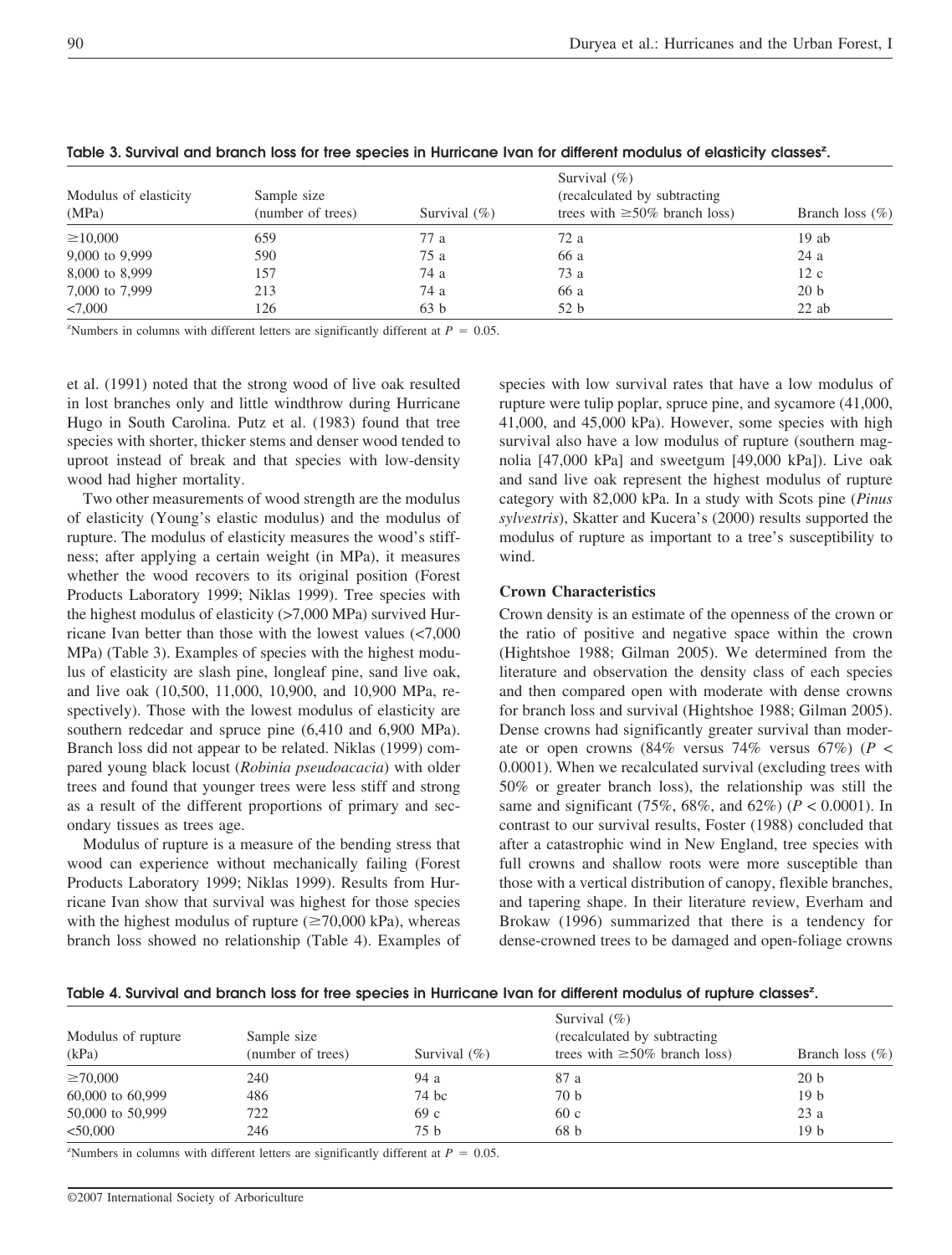| Medium<br>High<br>Low<br>Percent<br>Percent<br>P value<br>Total n<br>Common name<br>Percent<br>$\mathbf n$<br>$\mathbf n$<br>n<br><b>Dicots</b><br>8<br>42<br>Boxelder<br>1<br>6<br>50<br>5<br><b>NS</b><br>12<br>Acer negundo<br>50<br>50<br>$\theta$<br>$\boldsymbol{0}$<br><b>NS</b><br>12<br>6<br>Japanese maple<br>6<br>20<br>52<br>28<br>Red maple<br>12<br>32<br>17<br>0.0049<br>61<br>12<br>22<br>Silver maple<br>$\boldsymbol{0}$<br>$\theta$<br>10<br>45<br>55<br><b>NS</b><br>5<br>28<br>18<br>Florida sugar maple<br>2<br>11<br>61<br>0.0302<br>Acer saccharum subsp floridanum<br>11<br>28<br>River birch<br>39<br>57<br>$\overline{4}$<br>11<br>16<br>1<br>0.0019<br>Betula nigra<br>50<br>43<br>7<br><b>NS</b><br>14<br>Carpinus caroliniana<br>Ironwood<br>7<br>6<br>1<br>7<br>52<br>$\overline{c}$<br>27<br>Carya glabra<br>Pignut hickory<br>11<br>41<br>0.0131<br>14<br>9<br>32<br>47<br><b>NS</b><br>28<br>Pecan<br>21<br>13<br>Carya illinoinensis<br>6<br>Mockernut hickory<br>50<br>6<br>50<br>$\overline{0}$<br>$\boldsymbol{0}$<br><b>NS</b><br>12<br>6<br>Carya tomentosa<br>15<br>15<br>18<br>70<br>0.0005<br>26<br>Celtis laevigata<br>Sugarberry<br>4<br>4<br>18<br>5<br>36<br>Celtis occidentalis<br>Common hackberry<br>$\overline{c}$<br>46<br>4<br><b>NS</b><br>11<br>7<br>48<br>$8\,$<br>29<br>Redbud<br>14<br>28<br>24<br><b>NS</b><br>Cercis canadensis<br>50<br>5<br>36<br>$\overline{2}$<br>7<br>14<br><b>NS</b><br>14<br>Chionanthus virginicus<br>Fringe tree<br>9<br>60<br>$\theta$<br>$\boldsymbol{0}$<br><b>NS</b><br>15<br>Cornus florida<br>Flowering dogwood<br>6<br>40<br>22<br>37<br>32<br>x Cupressocyparis leylandii<br>Leyland cypress<br>7<br>13<br>12<br><b>NS</b><br>41<br>9<br>$\mathfrak{2}$<br>8<br>25<br>Diospyros virginiana<br>Common persimmon<br>56<br>36<br>0.0128<br>14<br>5<br>13<br>9<br>31<br><b>NS</b><br>16<br>Eucalyptus cinerea<br>Silver dollar eucalyptus<br>2<br>56<br>5<br>9<br>24<br>38<br>Eriobotrya japonica <sup>y</sup><br>24<br>63<br>13<br>0.0004<br>Loquat<br>3<br>30<br>10<br>White ash<br>60<br>1<br>10<br><b>NS</b><br>Fraxinus americana<br>6<br>5<br>3<br>5<br>38<br>38<br><b>NS</b><br>13<br>24<br>Fraxinus pennsylvanica<br>Green ash<br>$\overline{2}$<br>46<br>Dahoon holly<br>76<br>10<br>22<br>1<br>0.0001<br>34<br>Ilex cassine<br>75<br>$\overline{4}$<br>28<br>American holly<br>21<br>0.0001<br>Ilex opaca<br>21<br>6<br>1<br>81<br>7<br>19<br>$\boldsymbol{0}$<br>$\boldsymbol{0}$<br>37<br>Yaupon holly<br>28<br>0.0004<br>Ilex vomitoria<br>28<br>18<br>35<br>37<br>51<br>Southern redcedar<br>14<br>19<br><b>NS</b><br>Juniperus silicicola<br>83<br>66<br>55<br>11<br>17<br>$\mathbf{0}$<br>$\boldsymbol{0}$<br>0.0001<br>Lagerstroemia indica<br>Crapemyrtle<br>$\mathfrak{2}$<br>8<br>58<br>8<br>33<br>24<br>Liriodendron tulipifera<br>Tulip poplar<br>14<br>0.0111<br>3<br>7<br>42<br>Liquidambar styraciflua<br>Sweetgum<br>18<br>43<br>21<br>50<br>0.0013<br>$\mathfrak{2}$<br>82<br>9<br>55<br>Magnolia grandiflora<br>Southern magnolia<br>45<br>16<br>0.0001<br>1<br>42<br>11<br>36<br>Magnolia virginiana<br>Sweetbay magnolia<br>15<br>17<br>47<br>4<br>0.0169<br>50<br>18<br>Saucer magnolia<br>8<br>44<br>9<br>1<br>6<br>Magnolia × soulangiana<br>0.0421<br>23<br>Morus rubra<br>Red mulberry<br>23<br>54<br>6<br><b>NS</b><br>26<br>6<br>14<br><b>NS</b><br>54<br>Wax myrtle<br>33<br>15<br>28<br>21<br>39<br>18<br>58<br>5<br>Water tupelo<br>7<br>42<br>$\overline{0}$<br><b>NS</b><br>12<br>$\theta$<br>58<br>9<br>38<br>24<br>14<br>$\overline{4}$<br>0.0469<br>Black tupelo<br>1<br>$8\,$<br>67<br>33<br>$\boldsymbol{0}$<br>$\boldsymbol{0}$<br>$_{\rm NS}$<br>12<br>American hophornbeam<br>$\overline{4}$<br>12<br>9<br>33<br>36<br>12<br>36<br>28<br><b>NS</b><br>Persea borbonia<br>Redbay<br>3<br>Sand pine<br>7<br>7<br>16<br>34<br>77<br>0.0001<br>44<br><b>NS</b><br>Spruce pine<br>7<br>54<br>$\mathbf{1}$<br>8<br>5<br>13<br>38<br>Slash pine<br>25<br>36<br>57<br>0.0002<br>63<br>16<br>11<br>18<br>56<br>12<br>Longleaf pine<br>23<br>13<br>32<br>5<br>0.0017<br>41<br>$\tau$<br>26<br>35<br>Pinus taeda<br>Loblolly pine<br>20<br>19<br>54<br>9<br>0.0289<br>17<br>38<br>44<br>Sycamore<br>21<br>48<br>6<br>14<br><b>NS</b><br>Chickasaw plum<br>12<br>Prunus angustifolia<br>50<br>8<br>33<br>4<br>17<br><b>NS</b><br>24<br>31<br>Prunus caroliniana<br>Carolina laurelcherry<br>5<br>16<br>15<br>48<br>36<br><b>NS</b><br>11<br>$_{\rm NS}$<br>22<br>Prunus serotina<br>Black cherry<br>18<br>8<br>36<br>4<br>10<br>46<br>5<br>5<br>58<br>24<br>Pyrus calleryana<br>Bradford pear<br>21<br>21<br>14<br>0.0342<br>5<br>Quercus alba<br>White oak<br>55<br>45<br>$\mathbf{0}$<br>$\boldsymbol{0}$<br>0.0539<br>11<br>6<br>75<br>5<br>Southern red oak<br>4<br>20<br>15<br>20<br>Quercus falcata<br>1<br>0.0003<br>3<br>Quercus geminata<br>Sand live oak<br>92<br>2<br>5<br>0.0001<br>39<br>36<br>1<br>Quercus laevis<br>Turkey oak<br>8<br>0.0062<br>36<br>17<br>47<br>16<br>45<br>3 |                                |  |  |  | Wind resistance |  |  |  |
|--------------------------------------------------------------------------------------------------------------------------------------------------------------------------------------------------------------------------------------------------------------------------------------------------------------------------------------------------------------------------------------------------------------------------------------------------------------------------------------------------------------------------------------------------------------------------------------------------------------------------------------------------------------------------------------------------------------------------------------------------------------------------------------------------------------------------------------------------------------------------------------------------------------------------------------------------------------------------------------------------------------------------------------------------------------------------------------------------------------------------------------------------------------------------------------------------------------------------------------------------------------------------------------------------------------------------------------------------------------------------------------------------------------------------------------------------------------------------------------------------------------------------------------------------------------------------------------------------------------------------------------------------------------------------------------------------------------------------------------------------------------------------------------------------------------------------------------------------------------------------------------------------------------------------------------------------------------------------------------------------------------------------------------------------------------------------------------------------------------------------------------------------------------------------------------------------------------------------------------------------------------------------------------------------------------------------------------------------------------------------------------------------------------------------------------------------------------------------------------------------------------------------------------------------------------------------------------------------------------------------------------------------------------------------------------------------------------------------------------------------------------------------------------------------------------------------------------------------------------------------------------------------------------------------------------------------------------------------------------------------------------------------------------------------------------------------------------------------------------------------------------------------------------------------------------------------------------------------------------------------------------------------------------------------------------------------------------------------------------------------------------------------------------------------------------------------------------------------------------------------------------------------------------------------------------------------------------------------------------------------------------------------------------------------------------------------------------------------------------------------------------------------------------------------------------------------------------------------------------------------------------------------------------------------------------------------------------------------------------------------------------------------------------------------------------------------------------------------------------------------------------------------------------------------------------------------------------------------------------------------------------------------------------------------------------------------------------------------------------------------------------------------------------------------------------------------------------------------------------------------------------------------------------------------------------------------------------------------------------------------------------------------------------------------------------------------------------------------------------------------------------------------------------------------------------------------------------------------------------------------------------------------------------------------------------------------------------------------------------------------------------------------------|--------------------------------|--|--|--|-----------------|--|--|--|
|                                                                                                                                                                                                                                                                                                                                                                                                                                                                                                                                                                                                                                                                                                                                                                                                                                                                                                                                                                                                                                                                                                                                                                                                                                                                                                                                                                                                                                                                                                                                                                                                                                                                                                                                                                                                                                                                                                                                                                                                                                                                                                                                                                                                                                                                                                                                                                                                                                                                                                                                                                                                                                                                                                                                                                                                                                                                                                                                                                                                                                                                                                                                                                                                                                                                                                                                                                                                                                                                                                                                                                                                                                                                                                                                                                                                                                                                                                                                                                                                                                                                                                                                                                                                                                                                                                                                                                                                                                                                                                                                                                                                                                                                                                                                                                                                                                                                                                                                                                                                                                |                                |  |  |  |                 |  |  |  |
|                                                                                                                                                                                                                                                                                                                                                                                                                                                                                                                                                                                                                                                                                                                                                                                                                                                                                                                                                                                                                                                                                                                                                                                                                                                                                                                                                                                                                                                                                                                                                                                                                                                                                                                                                                                                                                                                                                                                                                                                                                                                                                                                                                                                                                                                                                                                                                                                                                                                                                                                                                                                                                                                                                                                                                                                                                                                                                                                                                                                                                                                                                                                                                                                                                                                                                                                                                                                                                                                                                                                                                                                                                                                                                                                                                                                                                                                                                                                                                                                                                                                                                                                                                                                                                                                                                                                                                                                                                                                                                                                                                                                                                                                                                                                                                                                                                                                                                                                                                                                                                | Scientific name                |  |  |  |                 |  |  |  |
|                                                                                                                                                                                                                                                                                                                                                                                                                                                                                                                                                                                                                                                                                                                                                                                                                                                                                                                                                                                                                                                                                                                                                                                                                                                                                                                                                                                                                                                                                                                                                                                                                                                                                                                                                                                                                                                                                                                                                                                                                                                                                                                                                                                                                                                                                                                                                                                                                                                                                                                                                                                                                                                                                                                                                                                                                                                                                                                                                                                                                                                                                                                                                                                                                                                                                                                                                                                                                                                                                                                                                                                                                                                                                                                                                                                                                                                                                                                                                                                                                                                                                                                                                                                                                                                                                                                                                                                                                                                                                                                                                                                                                                                                                                                                                                                                                                                                                                                                                                                                                                |                                |  |  |  |                 |  |  |  |
|                                                                                                                                                                                                                                                                                                                                                                                                                                                                                                                                                                                                                                                                                                                                                                                                                                                                                                                                                                                                                                                                                                                                                                                                                                                                                                                                                                                                                                                                                                                                                                                                                                                                                                                                                                                                                                                                                                                                                                                                                                                                                                                                                                                                                                                                                                                                                                                                                                                                                                                                                                                                                                                                                                                                                                                                                                                                                                                                                                                                                                                                                                                                                                                                                                                                                                                                                                                                                                                                                                                                                                                                                                                                                                                                                                                                                                                                                                                                                                                                                                                                                                                                                                                                                                                                                                                                                                                                                                                                                                                                                                                                                                                                                                                                                                                                                                                                                                                                                                                                                                |                                |  |  |  |                 |  |  |  |
|                                                                                                                                                                                                                                                                                                                                                                                                                                                                                                                                                                                                                                                                                                                                                                                                                                                                                                                                                                                                                                                                                                                                                                                                                                                                                                                                                                                                                                                                                                                                                                                                                                                                                                                                                                                                                                                                                                                                                                                                                                                                                                                                                                                                                                                                                                                                                                                                                                                                                                                                                                                                                                                                                                                                                                                                                                                                                                                                                                                                                                                                                                                                                                                                                                                                                                                                                                                                                                                                                                                                                                                                                                                                                                                                                                                                                                                                                                                                                                                                                                                                                                                                                                                                                                                                                                                                                                                                                                                                                                                                                                                                                                                                                                                                                                                                                                                                                                                                                                                                                                | Acer palmatum                  |  |  |  |                 |  |  |  |
|                                                                                                                                                                                                                                                                                                                                                                                                                                                                                                                                                                                                                                                                                                                                                                                                                                                                                                                                                                                                                                                                                                                                                                                                                                                                                                                                                                                                                                                                                                                                                                                                                                                                                                                                                                                                                                                                                                                                                                                                                                                                                                                                                                                                                                                                                                                                                                                                                                                                                                                                                                                                                                                                                                                                                                                                                                                                                                                                                                                                                                                                                                                                                                                                                                                                                                                                                                                                                                                                                                                                                                                                                                                                                                                                                                                                                                                                                                                                                                                                                                                                                                                                                                                                                                                                                                                                                                                                                                                                                                                                                                                                                                                                                                                                                                                                                                                                                                                                                                                                                                | Acer rubrum                    |  |  |  |                 |  |  |  |
|                                                                                                                                                                                                                                                                                                                                                                                                                                                                                                                                                                                                                                                                                                                                                                                                                                                                                                                                                                                                                                                                                                                                                                                                                                                                                                                                                                                                                                                                                                                                                                                                                                                                                                                                                                                                                                                                                                                                                                                                                                                                                                                                                                                                                                                                                                                                                                                                                                                                                                                                                                                                                                                                                                                                                                                                                                                                                                                                                                                                                                                                                                                                                                                                                                                                                                                                                                                                                                                                                                                                                                                                                                                                                                                                                                                                                                                                                                                                                                                                                                                                                                                                                                                                                                                                                                                                                                                                                                                                                                                                                                                                                                                                                                                                                                                                                                                                                                                                                                                                                                | Acer saccharinum               |  |  |  |                 |  |  |  |
|                                                                                                                                                                                                                                                                                                                                                                                                                                                                                                                                                                                                                                                                                                                                                                                                                                                                                                                                                                                                                                                                                                                                                                                                                                                                                                                                                                                                                                                                                                                                                                                                                                                                                                                                                                                                                                                                                                                                                                                                                                                                                                                                                                                                                                                                                                                                                                                                                                                                                                                                                                                                                                                                                                                                                                                                                                                                                                                                                                                                                                                                                                                                                                                                                                                                                                                                                                                                                                                                                                                                                                                                                                                                                                                                                                                                                                                                                                                                                                                                                                                                                                                                                                                                                                                                                                                                                                                                                                                                                                                                                                                                                                                                                                                                                                                                                                                                                                                                                                                                                                |                                |  |  |  |                 |  |  |  |
|                                                                                                                                                                                                                                                                                                                                                                                                                                                                                                                                                                                                                                                                                                                                                                                                                                                                                                                                                                                                                                                                                                                                                                                                                                                                                                                                                                                                                                                                                                                                                                                                                                                                                                                                                                                                                                                                                                                                                                                                                                                                                                                                                                                                                                                                                                                                                                                                                                                                                                                                                                                                                                                                                                                                                                                                                                                                                                                                                                                                                                                                                                                                                                                                                                                                                                                                                                                                                                                                                                                                                                                                                                                                                                                                                                                                                                                                                                                                                                                                                                                                                                                                                                                                                                                                                                                                                                                                                                                                                                                                                                                                                                                                                                                                                                                                                                                                                                                                                                                                                                |                                |  |  |  |                 |  |  |  |
|                                                                                                                                                                                                                                                                                                                                                                                                                                                                                                                                                                                                                                                                                                                                                                                                                                                                                                                                                                                                                                                                                                                                                                                                                                                                                                                                                                                                                                                                                                                                                                                                                                                                                                                                                                                                                                                                                                                                                                                                                                                                                                                                                                                                                                                                                                                                                                                                                                                                                                                                                                                                                                                                                                                                                                                                                                                                                                                                                                                                                                                                                                                                                                                                                                                                                                                                                                                                                                                                                                                                                                                                                                                                                                                                                                                                                                                                                                                                                                                                                                                                                                                                                                                                                                                                                                                                                                                                                                                                                                                                                                                                                                                                                                                                                                                                                                                                                                                                                                                                                                |                                |  |  |  |                 |  |  |  |
|                                                                                                                                                                                                                                                                                                                                                                                                                                                                                                                                                                                                                                                                                                                                                                                                                                                                                                                                                                                                                                                                                                                                                                                                                                                                                                                                                                                                                                                                                                                                                                                                                                                                                                                                                                                                                                                                                                                                                                                                                                                                                                                                                                                                                                                                                                                                                                                                                                                                                                                                                                                                                                                                                                                                                                                                                                                                                                                                                                                                                                                                                                                                                                                                                                                                                                                                                                                                                                                                                                                                                                                                                                                                                                                                                                                                                                                                                                                                                                                                                                                                                                                                                                                                                                                                                                                                                                                                                                                                                                                                                                                                                                                                                                                                                                                                                                                                                                                                                                                                                                |                                |  |  |  |                 |  |  |  |
|                                                                                                                                                                                                                                                                                                                                                                                                                                                                                                                                                                                                                                                                                                                                                                                                                                                                                                                                                                                                                                                                                                                                                                                                                                                                                                                                                                                                                                                                                                                                                                                                                                                                                                                                                                                                                                                                                                                                                                                                                                                                                                                                                                                                                                                                                                                                                                                                                                                                                                                                                                                                                                                                                                                                                                                                                                                                                                                                                                                                                                                                                                                                                                                                                                                                                                                                                                                                                                                                                                                                                                                                                                                                                                                                                                                                                                                                                                                                                                                                                                                                                                                                                                                                                                                                                                                                                                                                                                                                                                                                                                                                                                                                                                                                                                                                                                                                                                                                                                                                                                |                                |  |  |  |                 |  |  |  |
|                                                                                                                                                                                                                                                                                                                                                                                                                                                                                                                                                                                                                                                                                                                                                                                                                                                                                                                                                                                                                                                                                                                                                                                                                                                                                                                                                                                                                                                                                                                                                                                                                                                                                                                                                                                                                                                                                                                                                                                                                                                                                                                                                                                                                                                                                                                                                                                                                                                                                                                                                                                                                                                                                                                                                                                                                                                                                                                                                                                                                                                                                                                                                                                                                                                                                                                                                                                                                                                                                                                                                                                                                                                                                                                                                                                                                                                                                                                                                                                                                                                                                                                                                                                                                                                                                                                                                                                                                                                                                                                                                                                                                                                                                                                                                                                                                                                                                                                                                                                                                                |                                |  |  |  |                 |  |  |  |
|                                                                                                                                                                                                                                                                                                                                                                                                                                                                                                                                                                                                                                                                                                                                                                                                                                                                                                                                                                                                                                                                                                                                                                                                                                                                                                                                                                                                                                                                                                                                                                                                                                                                                                                                                                                                                                                                                                                                                                                                                                                                                                                                                                                                                                                                                                                                                                                                                                                                                                                                                                                                                                                                                                                                                                                                                                                                                                                                                                                                                                                                                                                                                                                                                                                                                                                                                                                                                                                                                                                                                                                                                                                                                                                                                                                                                                                                                                                                                                                                                                                                                                                                                                                                                                                                                                                                                                                                                                                                                                                                                                                                                                                                                                                                                                                                                                                                                                                                                                                                                                |                                |  |  |  |                 |  |  |  |
|                                                                                                                                                                                                                                                                                                                                                                                                                                                                                                                                                                                                                                                                                                                                                                                                                                                                                                                                                                                                                                                                                                                                                                                                                                                                                                                                                                                                                                                                                                                                                                                                                                                                                                                                                                                                                                                                                                                                                                                                                                                                                                                                                                                                                                                                                                                                                                                                                                                                                                                                                                                                                                                                                                                                                                                                                                                                                                                                                                                                                                                                                                                                                                                                                                                                                                                                                                                                                                                                                                                                                                                                                                                                                                                                                                                                                                                                                                                                                                                                                                                                                                                                                                                                                                                                                                                                                                                                                                                                                                                                                                                                                                                                                                                                                                                                                                                                                                                                                                                                                                |                                |  |  |  |                 |  |  |  |
|                                                                                                                                                                                                                                                                                                                                                                                                                                                                                                                                                                                                                                                                                                                                                                                                                                                                                                                                                                                                                                                                                                                                                                                                                                                                                                                                                                                                                                                                                                                                                                                                                                                                                                                                                                                                                                                                                                                                                                                                                                                                                                                                                                                                                                                                                                                                                                                                                                                                                                                                                                                                                                                                                                                                                                                                                                                                                                                                                                                                                                                                                                                                                                                                                                                                                                                                                                                                                                                                                                                                                                                                                                                                                                                                                                                                                                                                                                                                                                                                                                                                                                                                                                                                                                                                                                                                                                                                                                                                                                                                                                                                                                                                                                                                                                                                                                                                                                                                                                                                                                |                                |  |  |  |                 |  |  |  |
|                                                                                                                                                                                                                                                                                                                                                                                                                                                                                                                                                                                                                                                                                                                                                                                                                                                                                                                                                                                                                                                                                                                                                                                                                                                                                                                                                                                                                                                                                                                                                                                                                                                                                                                                                                                                                                                                                                                                                                                                                                                                                                                                                                                                                                                                                                                                                                                                                                                                                                                                                                                                                                                                                                                                                                                                                                                                                                                                                                                                                                                                                                                                                                                                                                                                                                                                                                                                                                                                                                                                                                                                                                                                                                                                                                                                                                                                                                                                                                                                                                                                                                                                                                                                                                                                                                                                                                                                                                                                                                                                                                                                                                                                                                                                                                                                                                                                                                                                                                                                                                |                                |  |  |  |                 |  |  |  |
|                                                                                                                                                                                                                                                                                                                                                                                                                                                                                                                                                                                                                                                                                                                                                                                                                                                                                                                                                                                                                                                                                                                                                                                                                                                                                                                                                                                                                                                                                                                                                                                                                                                                                                                                                                                                                                                                                                                                                                                                                                                                                                                                                                                                                                                                                                                                                                                                                                                                                                                                                                                                                                                                                                                                                                                                                                                                                                                                                                                                                                                                                                                                                                                                                                                                                                                                                                                                                                                                                                                                                                                                                                                                                                                                                                                                                                                                                                                                                                                                                                                                                                                                                                                                                                                                                                                                                                                                                                                                                                                                                                                                                                                                                                                                                                                                                                                                                                                                                                                                                                |                                |  |  |  |                 |  |  |  |
|                                                                                                                                                                                                                                                                                                                                                                                                                                                                                                                                                                                                                                                                                                                                                                                                                                                                                                                                                                                                                                                                                                                                                                                                                                                                                                                                                                                                                                                                                                                                                                                                                                                                                                                                                                                                                                                                                                                                                                                                                                                                                                                                                                                                                                                                                                                                                                                                                                                                                                                                                                                                                                                                                                                                                                                                                                                                                                                                                                                                                                                                                                                                                                                                                                                                                                                                                                                                                                                                                                                                                                                                                                                                                                                                                                                                                                                                                                                                                                                                                                                                                                                                                                                                                                                                                                                                                                                                                                                                                                                                                                                                                                                                                                                                                                                                                                                                                                                                                                                                                                |                                |  |  |  |                 |  |  |  |
|                                                                                                                                                                                                                                                                                                                                                                                                                                                                                                                                                                                                                                                                                                                                                                                                                                                                                                                                                                                                                                                                                                                                                                                                                                                                                                                                                                                                                                                                                                                                                                                                                                                                                                                                                                                                                                                                                                                                                                                                                                                                                                                                                                                                                                                                                                                                                                                                                                                                                                                                                                                                                                                                                                                                                                                                                                                                                                                                                                                                                                                                                                                                                                                                                                                                                                                                                                                                                                                                                                                                                                                                                                                                                                                                                                                                                                                                                                                                                                                                                                                                                                                                                                                                                                                                                                                                                                                                                                                                                                                                                                                                                                                                                                                                                                                                                                                                                                                                                                                                                                |                                |  |  |  |                 |  |  |  |
|                                                                                                                                                                                                                                                                                                                                                                                                                                                                                                                                                                                                                                                                                                                                                                                                                                                                                                                                                                                                                                                                                                                                                                                                                                                                                                                                                                                                                                                                                                                                                                                                                                                                                                                                                                                                                                                                                                                                                                                                                                                                                                                                                                                                                                                                                                                                                                                                                                                                                                                                                                                                                                                                                                                                                                                                                                                                                                                                                                                                                                                                                                                                                                                                                                                                                                                                                                                                                                                                                                                                                                                                                                                                                                                                                                                                                                                                                                                                                                                                                                                                                                                                                                                                                                                                                                                                                                                                                                                                                                                                                                                                                                                                                                                                                                                                                                                                                                                                                                                                                                |                                |  |  |  |                 |  |  |  |
|                                                                                                                                                                                                                                                                                                                                                                                                                                                                                                                                                                                                                                                                                                                                                                                                                                                                                                                                                                                                                                                                                                                                                                                                                                                                                                                                                                                                                                                                                                                                                                                                                                                                                                                                                                                                                                                                                                                                                                                                                                                                                                                                                                                                                                                                                                                                                                                                                                                                                                                                                                                                                                                                                                                                                                                                                                                                                                                                                                                                                                                                                                                                                                                                                                                                                                                                                                                                                                                                                                                                                                                                                                                                                                                                                                                                                                                                                                                                                                                                                                                                                                                                                                                                                                                                                                                                                                                                                                                                                                                                                                                                                                                                                                                                                                                                                                                                                                                                                                                                                                |                                |  |  |  |                 |  |  |  |
|                                                                                                                                                                                                                                                                                                                                                                                                                                                                                                                                                                                                                                                                                                                                                                                                                                                                                                                                                                                                                                                                                                                                                                                                                                                                                                                                                                                                                                                                                                                                                                                                                                                                                                                                                                                                                                                                                                                                                                                                                                                                                                                                                                                                                                                                                                                                                                                                                                                                                                                                                                                                                                                                                                                                                                                                                                                                                                                                                                                                                                                                                                                                                                                                                                                                                                                                                                                                                                                                                                                                                                                                                                                                                                                                                                                                                                                                                                                                                                                                                                                                                                                                                                                                                                                                                                                                                                                                                                                                                                                                                                                                                                                                                                                                                                                                                                                                                                                                                                                                                                |                                |  |  |  |                 |  |  |  |
|                                                                                                                                                                                                                                                                                                                                                                                                                                                                                                                                                                                                                                                                                                                                                                                                                                                                                                                                                                                                                                                                                                                                                                                                                                                                                                                                                                                                                                                                                                                                                                                                                                                                                                                                                                                                                                                                                                                                                                                                                                                                                                                                                                                                                                                                                                                                                                                                                                                                                                                                                                                                                                                                                                                                                                                                                                                                                                                                                                                                                                                                                                                                                                                                                                                                                                                                                                                                                                                                                                                                                                                                                                                                                                                                                                                                                                                                                                                                                                                                                                                                                                                                                                                                                                                                                                                                                                                                                                                                                                                                                                                                                                                                                                                                                                                                                                                                                                                                                                                                                                |                                |  |  |  |                 |  |  |  |
|                                                                                                                                                                                                                                                                                                                                                                                                                                                                                                                                                                                                                                                                                                                                                                                                                                                                                                                                                                                                                                                                                                                                                                                                                                                                                                                                                                                                                                                                                                                                                                                                                                                                                                                                                                                                                                                                                                                                                                                                                                                                                                                                                                                                                                                                                                                                                                                                                                                                                                                                                                                                                                                                                                                                                                                                                                                                                                                                                                                                                                                                                                                                                                                                                                                                                                                                                                                                                                                                                                                                                                                                                                                                                                                                                                                                                                                                                                                                                                                                                                                                                                                                                                                                                                                                                                                                                                                                                                                                                                                                                                                                                                                                                                                                                                                                                                                                                                                                                                                                                                |                                |  |  |  |                 |  |  |  |
|                                                                                                                                                                                                                                                                                                                                                                                                                                                                                                                                                                                                                                                                                                                                                                                                                                                                                                                                                                                                                                                                                                                                                                                                                                                                                                                                                                                                                                                                                                                                                                                                                                                                                                                                                                                                                                                                                                                                                                                                                                                                                                                                                                                                                                                                                                                                                                                                                                                                                                                                                                                                                                                                                                                                                                                                                                                                                                                                                                                                                                                                                                                                                                                                                                                                                                                                                                                                                                                                                                                                                                                                                                                                                                                                                                                                                                                                                                                                                                                                                                                                                                                                                                                                                                                                                                                                                                                                                                                                                                                                                                                                                                                                                                                                                                                                                                                                                                                                                                                                                                |                                |  |  |  |                 |  |  |  |
|                                                                                                                                                                                                                                                                                                                                                                                                                                                                                                                                                                                                                                                                                                                                                                                                                                                                                                                                                                                                                                                                                                                                                                                                                                                                                                                                                                                                                                                                                                                                                                                                                                                                                                                                                                                                                                                                                                                                                                                                                                                                                                                                                                                                                                                                                                                                                                                                                                                                                                                                                                                                                                                                                                                                                                                                                                                                                                                                                                                                                                                                                                                                                                                                                                                                                                                                                                                                                                                                                                                                                                                                                                                                                                                                                                                                                                                                                                                                                                                                                                                                                                                                                                                                                                                                                                                                                                                                                                                                                                                                                                                                                                                                                                                                                                                                                                                                                                                                                                                                                                |                                |  |  |  |                 |  |  |  |
|                                                                                                                                                                                                                                                                                                                                                                                                                                                                                                                                                                                                                                                                                                                                                                                                                                                                                                                                                                                                                                                                                                                                                                                                                                                                                                                                                                                                                                                                                                                                                                                                                                                                                                                                                                                                                                                                                                                                                                                                                                                                                                                                                                                                                                                                                                                                                                                                                                                                                                                                                                                                                                                                                                                                                                                                                                                                                                                                                                                                                                                                                                                                                                                                                                                                                                                                                                                                                                                                                                                                                                                                                                                                                                                                                                                                                                                                                                                                                                                                                                                                                                                                                                                                                                                                                                                                                                                                                                                                                                                                                                                                                                                                                                                                                                                                                                                                                                                                                                                                                                |                                |  |  |  |                 |  |  |  |
|                                                                                                                                                                                                                                                                                                                                                                                                                                                                                                                                                                                                                                                                                                                                                                                                                                                                                                                                                                                                                                                                                                                                                                                                                                                                                                                                                                                                                                                                                                                                                                                                                                                                                                                                                                                                                                                                                                                                                                                                                                                                                                                                                                                                                                                                                                                                                                                                                                                                                                                                                                                                                                                                                                                                                                                                                                                                                                                                                                                                                                                                                                                                                                                                                                                                                                                                                                                                                                                                                                                                                                                                                                                                                                                                                                                                                                                                                                                                                                                                                                                                                                                                                                                                                                                                                                                                                                                                                                                                                                                                                                                                                                                                                                                                                                                                                                                                                                                                                                                                                                |                                |  |  |  |                 |  |  |  |
|                                                                                                                                                                                                                                                                                                                                                                                                                                                                                                                                                                                                                                                                                                                                                                                                                                                                                                                                                                                                                                                                                                                                                                                                                                                                                                                                                                                                                                                                                                                                                                                                                                                                                                                                                                                                                                                                                                                                                                                                                                                                                                                                                                                                                                                                                                                                                                                                                                                                                                                                                                                                                                                                                                                                                                                                                                                                                                                                                                                                                                                                                                                                                                                                                                                                                                                                                                                                                                                                                                                                                                                                                                                                                                                                                                                                                                                                                                                                                                                                                                                                                                                                                                                                                                                                                                                                                                                                                                                                                                                                                                                                                                                                                                                                                                                                                                                                                                                                                                                                                                |                                |  |  |  |                 |  |  |  |
|                                                                                                                                                                                                                                                                                                                                                                                                                                                                                                                                                                                                                                                                                                                                                                                                                                                                                                                                                                                                                                                                                                                                                                                                                                                                                                                                                                                                                                                                                                                                                                                                                                                                                                                                                                                                                                                                                                                                                                                                                                                                                                                                                                                                                                                                                                                                                                                                                                                                                                                                                                                                                                                                                                                                                                                                                                                                                                                                                                                                                                                                                                                                                                                                                                                                                                                                                                                                                                                                                                                                                                                                                                                                                                                                                                                                                                                                                                                                                                                                                                                                                                                                                                                                                                                                                                                                                                                                                                                                                                                                                                                                                                                                                                                                                                                                                                                                                                                                                                                                                                |                                |  |  |  |                 |  |  |  |
|                                                                                                                                                                                                                                                                                                                                                                                                                                                                                                                                                                                                                                                                                                                                                                                                                                                                                                                                                                                                                                                                                                                                                                                                                                                                                                                                                                                                                                                                                                                                                                                                                                                                                                                                                                                                                                                                                                                                                                                                                                                                                                                                                                                                                                                                                                                                                                                                                                                                                                                                                                                                                                                                                                                                                                                                                                                                                                                                                                                                                                                                                                                                                                                                                                                                                                                                                                                                                                                                                                                                                                                                                                                                                                                                                                                                                                                                                                                                                                                                                                                                                                                                                                                                                                                                                                                                                                                                                                                                                                                                                                                                                                                                                                                                                                                                                                                                                                                                                                                                                                |                                |  |  |  |                 |  |  |  |
|                                                                                                                                                                                                                                                                                                                                                                                                                                                                                                                                                                                                                                                                                                                                                                                                                                                                                                                                                                                                                                                                                                                                                                                                                                                                                                                                                                                                                                                                                                                                                                                                                                                                                                                                                                                                                                                                                                                                                                                                                                                                                                                                                                                                                                                                                                                                                                                                                                                                                                                                                                                                                                                                                                                                                                                                                                                                                                                                                                                                                                                                                                                                                                                                                                                                                                                                                                                                                                                                                                                                                                                                                                                                                                                                                                                                                                                                                                                                                                                                                                                                                                                                                                                                                                                                                                                                                                                                                                                                                                                                                                                                                                                                                                                                                                                                                                                                                                                                                                                                                                |                                |  |  |  |                 |  |  |  |
|                                                                                                                                                                                                                                                                                                                                                                                                                                                                                                                                                                                                                                                                                                                                                                                                                                                                                                                                                                                                                                                                                                                                                                                                                                                                                                                                                                                                                                                                                                                                                                                                                                                                                                                                                                                                                                                                                                                                                                                                                                                                                                                                                                                                                                                                                                                                                                                                                                                                                                                                                                                                                                                                                                                                                                                                                                                                                                                                                                                                                                                                                                                                                                                                                                                                                                                                                                                                                                                                                                                                                                                                                                                                                                                                                                                                                                                                                                                                                                                                                                                                                                                                                                                                                                                                                                                                                                                                                                                                                                                                                                                                                                                                                                                                                                                                                                                                                                                                                                                                                                |                                |  |  |  |                 |  |  |  |
|                                                                                                                                                                                                                                                                                                                                                                                                                                                                                                                                                                                                                                                                                                                                                                                                                                                                                                                                                                                                                                                                                                                                                                                                                                                                                                                                                                                                                                                                                                                                                                                                                                                                                                                                                                                                                                                                                                                                                                                                                                                                                                                                                                                                                                                                                                                                                                                                                                                                                                                                                                                                                                                                                                                                                                                                                                                                                                                                                                                                                                                                                                                                                                                                                                                                                                                                                                                                                                                                                                                                                                                                                                                                                                                                                                                                                                                                                                                                                                                                                                                                                                                                                                                                                                                                                                                                                                                                                                                                                                                                                                                                                                                                                                                                                                                                                                                                                                                                                                                                                                |                                |  |  |  |                 |  |  |  |
|                                                                                                                                                                                                                                                                                                                                                                                                                                                                                                                                                                                                                                                                                                                                                                                                                                                                                                                                                                                                                                                                                                                                                                                                                                                                                                                                                                                                                                                                                                                                                                                                                                                                                                                                                                                                                                                                                                                                                                                                                                                                                                                                                                                                                                                                                                                                                                                                                                                                                                                                                                                                                                                                                                                                                                                                                                                                                                                                                                                                                                                                                                                                                                                                                                                                                                                                                                                                                                                                                                                                                                                                                                                                                                                                                                                                                                                                                                                                                                                                                                                                                                                                                                                                                                                                                                                                                                                                                                                                                                                                                                                                                                                                                                                                                                                                                                                                                                                                                                                                                                |                                |  |  |  |                 |  |  |  |
|                                                                                                                                                                                                                                                                                                                                                                                                                                                                                                                                                                                                                                                                                                                                                                                                                                                                                                                                                                                                                                                                                                                                                                                                                                                                                                                                                                                                                                                                                                                                                                                                                                                                                                                                                                                                                                                                                                                                                                                                                                                                                                                                                                                                                                                                                                                                                                                                                                                                                                                                                                                                                                                                                                                                                                                                                                                                                                                                                                                                                                                                                                                                                                                                                                                                                                                                                                                                                                                                                                                                                                                                                                                                                                                                                                                                                                                                                                                                                                                                                                                                                                                                                                                                                                                                                                                                                                                                                                                                                                                                                                                                                                                                                                                                                                                                                                                                                                                                                                                                                                | Myrica cerifera                |  |  |  |                 |  |  |  |
|                                                                                                                                                                                                                                                                                                                                                                                                                                                                                                                                                                                                                                                                                                                                                                                                                                                                                                                                                                                                                                                                                                                                                                                                                                                                                                                                                                                                                                                                                                                                                                                                                                                                                                                                                                                                                                                                                                                                                                                                                                                                                                                                                                                                                                                                                                                                                                                                                                                                                                                                                                                                                                                                                                                                                                                                                                                                                                                                                                                                                                                                                                                                                                                                                                                                                                                                                                                                                                                                                                                                                                                                                                                                                                                                                                                                                                                                                                                                                                                                                                                                                                                                                                                                                                                                                                                                                                                                                                                                                                                                                                                                                                                                                                                                                                                                                                                                                                                                                                                                                                | Nyssa aquatica                 |  |  |  |                 |  |  |  |
|                                                                                                                                                                                                                                                                                                                                                                                                                                                                                                                                                                                                                                                                                                                                                                                                                                                                                                                                                                                                                                                                                                                                                                                                                                                                                                                                                                                                                                                                                                                                                                                                                                                                                                                                                                                                                                                                                                                                                                                                                                                                                                                                                                                                                                                                                                                                                                                                                                                                                                                                                                                                                                                                                                                                                                                                                                                                                                                                                                                                                                                                                                                                                                                                                                                                                                                                                                                                                                                                                                                                                                                                                                                                                                                                                                                                                                                                                                                                                                                                                                                                                                                                                                                                                                                                                                                                                                                                                                                                                                                                                                                                                                                                                                                                                                                                                                                                                                                                                                                                                                | Nyssa sylvatica                |  |  |  |                 |  |  |  |
|                                                                                                                                                                                                                                                                                                                                                                                                                                                                                                                                                                                                                                                                                                                                                                                                                                                                                                                                                                                                                                                                                                                                                                                                                                                                                                                                                                                                                                                                                                                                                                                                                                                                                                                                                                                                                                                                                                                                                                                                                                                                                                                                                                                                                                                                                                                                                                                                                                                                                                                                                                                                                                                                                                                                                                                                                                                                                                                                                                                                                                                                                                                                                                                                                                                                                                                                                                                                                                                                                                                                                                                                                                                                                                                                                                                                                                                                                                                                                                                                                                                                                                                                                                                                                                                                                                                                                                                                                                                                                                                                                                                                                                                                                                                                                                                                                                                                                                                                                                                                                                | Ostrya virginiana              |  |  |  |                 |  |  |  |
|                                                                                                                                                                                                                                                                                                                                                                                                                                                                                                                                                                                                                                                                                                                                                                                                                                                                                                                                                                                                                                                                                                                                                                                                                                                                                                                                                                                                                                                                                                                                                                                                                                                                                                                                                                                                                                                                                                                                                                                                                                                                                                                                                                                                                                                                                                                                                                                                                                                                                                                                                                                                                                                                                                                                                                                                                                                                                                                                                                                                                                                                                                                                                                                                                                                                                                                                                                                                                                                                                                                                                                                                                                                                                                                                                                                                                                                                                                                                                                                                                                                                                                                                                                                                                                                                                                                                                                                                                                                                                                                                                                                                                                                                                                                                                                                                                                                                                                                                                                                                                                |                                |  |  |  |                 |  |  |  |
|                                                                                                                                                                                                                                                                                                                                                                                                                                                                                                                                                                                                                                                                                                                                                                                                                                                                                                                                                                                                                                                                                                                                                                                                                                                                                                                                                                                                                                                                                                                                                                                                                                                                                                                                                                                                                                                                                                                                                                                                                                                                                                                                                                                                                                                                                                                                                                                                                                                                                                                                                                                                                                                                                                                                                                                                                                                                                                                                                                                                                                                                                                                                                                                                                                                                                                                                                                                                                                                                                                                                                                                                                                                                                                                                                                                                                                                                                                                                                                                                                                                                                                                                                                                                                                                                                                                                                                                                                                                                                                                                                                                                                                                                                                                                                                                                                                                                                                                                                                                                                                | Pinus clausa                   |  |  |  |                 |  |  |  |
|                                                                                                                                                                                                                                                                                                                                                                                                                                                                                                                                                                                                                                                                                                                                                                                                                                                                                                                                                                                                                                                                                                                                                                                                                                                                                                                                                                                                                                                                                                                                                                                                                                                                                                                                                                                                                                                                                                                                                                                                                                                                                                                                                                                                                                                                                                                                                                                                                                                                                                                                                                                                                                                                                                                                                                                                                                                                                                                                                                                                                                                                                                                                                                                                                                                                                                                                                                                                                                                                                                                                                                                                                                                                                                                                                                                                                                                                                                                                                                                                                                                                                                                                                                                                                                                                                                                                                                                                                                                                                                                                                                                                                                                                                                                                                                                                                                                                                                                                                                                                                                | Pinus glabra                   |  |  |  |                 |  |  |  |
|                                                                                                                                                                                                                                                                                                                                                                                                                                                                                                                                                                                                                                                                                                                                                                                                                                                                                                                                                                                                                                                                                                                                                                                                                                                                                                                                                                                                                                                                                                                                                                                                                                                                                                                                                                                                                                                                                                                                                                                                                                                                                                                                                                                                                                                                                                                                                                                                                                                                                                                                                                                                                                                                                                                                                                                                                                                                                                                                                                                                                                                                                                                                                                                                                                                                                                                                                                                                                                                                                                                                                                                                                                                                                                                                                                                                                                                                                                                                                                                                                                                                                                                                                                                                                                                                                                                                                                                                                                                                                                                                                                                                                                                                                                                                                                                                                                                                                                                                                                                                                                | Pinus elliottii var. elliottii |  |  |  |                 |  |  |  |
|                                                                                                                                                                                                                                                                                                                                                                                                                                                                                                                                                                                                                                                                                                                                                                                                                                                                                                                                                                                                                                                                                                                                                                                                                                                                                                                                                                                                                                                                                                                                                                                                                                                                                                                                                                                                                                                                                                                                                                                                                                                                                                                                                                                                                                                                                                                                                                                                                                                                                                                                                                                                                                                                                                                                                                                                                                                                                                                                                                                                                                                                                                                                                                                                                                                                                                                                                                                                                                                                                                                                                                                                                                                                                                                                                                                                                                                                                                                                                                                                                                                                                                                                                                                                                                                                                                                                                                                                                                                                                                                                                                                                                                                                                                                                                                                                                                                                                                                                                                                                                                | Pinus palustris                |  |  |  |                 |  |  |  |
|                                                                                                                                                                                                                                                                                                                                                                                                                                                                                                                                                                                                                                                                                                                                                                                                                                                                                                                                                                                                                                                                                                                                                                                                                                                                                                                                                                                                                                                                                                                                                                                                                                                                                                                                                                                                                                                                                                                                                                                                                                                                                                                                                                                                                                                                                                                                                                                                                                                                                                                                                                                                                                                                                                                                                                                                                                                                                                                                                                                                                                                                                                                                                                                                                                                                                                                                                                                                                                                                                                                                                                                                                                                                                                                                                                                                                                                                                                                                                                                                                                                                                                                                                                                                                                                                                                                                                                                                                                                                                                                                                                                                                                                                                                                                                                                                                                                                                                                                                                                                                                |                                |  |  |  |                 |  |  |  |
|                                                                                                                                                                                                                                                                                                                                                                                                                                                                                                                                                                                                                                                                                                                                                                                                                                                                                                                                                                                                                                                                                                                                                                                                                                                                                                                                                                                                                                                                                                                                                                                                                                                                                                                                                                                                                                                                                                                                                                                                                                                                                                                                                                                                                                                                                                                                                                                                                                                                                                                                                                                                                                                                                                                                                                                                                                                                                                                                                                                                                                                                                                                                                                                                                                                                                                                                                                                                                                                                                                                                                                                                                                                                                                                                                                                                                                                                                                                                                                                                                                                                                                                                                                                                                                                                                                                                                                                                                                                                                                                                                                                                                                                                                                                                                                                                                                                                                                                                                                                                                                | Platanus occidentalis          |  |  |  |                 |  |  |  |
|                                                                                                                                                                                                                                                                                                                                                                                                                                                                                                                                                                                                                                                                                                                                                                                                                                                                                                                                                                                                                                                                                                                                                                                                                                                                                                                                                                                                                                                                                                                                                                                                                                                                                                                                                                                                                                                                                                                                                                                                                                                                                                                                                                                                                                                                                                                                                                                                                                                                                                                                                                                                                                                                                                                                                                                                                                                                                                                                                                                                                                                                                                                                                                                                                                                                                                                                                                                                                                                                                                                                                                                                                                                                                                                                                                                                                                                                                                                                                                                                                                                                                                                                                                                                                                                                                                                                                                                                                                                                                                                                                                                                                                                                                                                                                                                                                                                                                                                                                                                                                                |                                |  |  |  |                 |  |  |  |
|                                                                                                                                                                                                                                                                                                                                                                                                                                                                                                                                                                                                                                                                                                                                                                                                                                                                                                                                                                                                                                                                                                                                                                                                                                                                                                                                                                                                                                                                                                                                                                                                                                                                                                                                                                                                                                                                                                                                                                                                                                                                                                                                                                                                                                                                                                                                                                                                                                                                                                                                                                                                                                                                                                                                                                                                                                                                                                                                                                                                                                                                                                                                                                                                                                                                                                                                                                                                                                                                                                                                                                                                                                                                                                                                                                                                                                                                                                                                                                                                                                                                                                                                                                                                                                                                                                                                                                                                                                                                                                                                                                                                                                                                                                                                                                                                                                                                                                                                                                                                                                |                                |  |  |  |                 |  |  |  |
|                                                                                                                                                                                                                                                                                                                                                                                                                                                                                                                                                                                                                                                                                                                                                                                                                                                                                                                                                                                                                                                                                                                                                                                                                                                                                                                                                                                                                                                                                                                                                                                                                                                                                                                                                                                                                                                                                                                                                                                                                                                                                                                                                                                                                                                                                                                                                                                                                                                                                                                                                                                                                                                                                                                                                                                                                                                                                                                                                                                                                                                                                                                                                                                                                                                                                                                                                                                                                                                                                                                                                                                                                                                                                                                                                                                                                                                                                                                                                                                                                                                                                                                                                                                                                                                                                                                                                                                                                                                                                                                                                                                                                                                                                                                                                                                                                                                                                                                                                                                                                                |                                |  |  |  |                 |  |  |  |
|                                                                                                                                                                                                                                                                                                                                                                                                                                                                                                                                                                                                                                                                                                                                                                                                                                                                                                                                                                                                                                                                                                                                                                                                                                                                                                                                                                                                                                                                                                                                                                                                                                                                                                                                                                                                                                                                                                                                                                                                                                                                                                                                                                                                                                                                                                                                                                                                                                                                                                                                                                                                                                                                                                                                                                                                                                                                                                                                                                                                                                                                                                                                                                                                                                                                                                                                                                                                                                                                                                                                                                                                                                                                                                                                                                                                                                                                                                                                                                                                                                                                                                                                                                                                                                                                                                                                                                                                                                                                                                                                                                                                                                                                                                                                                                                                                                                                                                                                                                                                                                |                                |  |  |  |                 |  |  |  |
|                                                                                                                                                                                                                                                                                                                                                                                                                                                                                                                                                                                                                                                                                                                                                                                                                                                                                                                                                                                                                                                                                                                                                                                                                                                                                                                                                                                                                                                                                                                                                                                                                                                                                                                                                                                                                                                                                                                                                                                                                                                                                                                                                                                                                                                                                                                                                                                                                                                                                                                                                                                                                                                                                                                                                                                                                                                                                                                                                                                                                                                                                                                                                                                                                                                                                                                                                                                                                                                                                                                                                                                                                                                                                                                                                                                                                                                                                                                                                                                                                                                                                                                                                                                                                                                                                                                                                                                                                                                                                                                                                                                                                                                                                                                                                                                                                                                                                                                                                                                                                                |                                |  |  |  |                 |  |  |  |
|                                                                                                                                                                                                                                                                                                                                                                                                                                                                                                                                                                                                                                                                                                                                                                                                                                                                                                                                                                                                                                                                                                                                                                                                                                                                                                                                                                                                                                                                                                                                                                                                                                                                                                                                                                                                                                                                                                                                                                                                                                                                                                                                                                                                                                                                                                                                                                                                                                                                                                                                                                                                                                                                                                                                                                                                                                                                                                                                                                                                                                                                                                                                                                                                                                                                                                                                                                                                                                                                                                                                                                                                                                                                                                                                                                                                                                                                                                                                                                                                                                                                                                                                                                                                                                                                                                                                                                                                                                                                                                                                                                                                                                                                                                                                                                                                                                                                                                                                                                                                                                |                                |  |  |  |                 |  |  |  |
|                                                                                                                                                                                                                                                                                                                                                                                                                                                                                                                                                                                                                                                                                                                                                                                                                                                                                                                                                                                                                                                                                                                                                                                                                                                                                                                                                                                                                                                                                                                                                                                                                                                                                                                                                                                                                                                                                                                                                                                                                                                                                                                                                                                                                                                                                                                                                                                                                                                                                                                                                                                                                                                                                                                                                                                                                                                                                                                                                                                                                                                                                                                                                                                                                                                                                                                                                                                                                                                                                                                                                                                                                                                                                                                                                                                                                                                                                                                                                                                                                                                                                                                                                                                                                                                                                                                                                                                                                                                                                                                                                                                                                                                                                                                                                                                                                                                                                                                                                                                                                                |                                |  |  |  |                 |  |  |  |
|                                                                                                                                                                                                                                                                                                                                                                                                                                                                                                                                                                                                                                                                                                                                                                                                                                                                                                                                                                                                                                                                                                                                                                                                                                                                                                                                                                                                                                                                                                                                                                                                                                                                                                                                                                                                                                                                                                                                                                                                                                                                                                                                                                                                                                                                                                                                                                                                                                                                                                                                                                                                                                                                                                                                                                                                                                                                                                                                                                                                                                                                                                                                                                                                                                                                                                                                                                                                                                                                                                                                                                                                                                                                                                                                                                                                                                                                                                                                                                                                                                                                                                                                                                                                                                                                                                                                                                                                                                                                                                                                                                                                                                                                                                                                                                                                                                                                                                                                                                                                                                |                                |  |  |  |                 |  |  |  |

## **Table 5. Results of the survey of arborists, scientists, and urban foresters in Florida with their rankings for wind** resistance of southeastern United States coastal plain tree species<sup>z</sup>.

*Continued*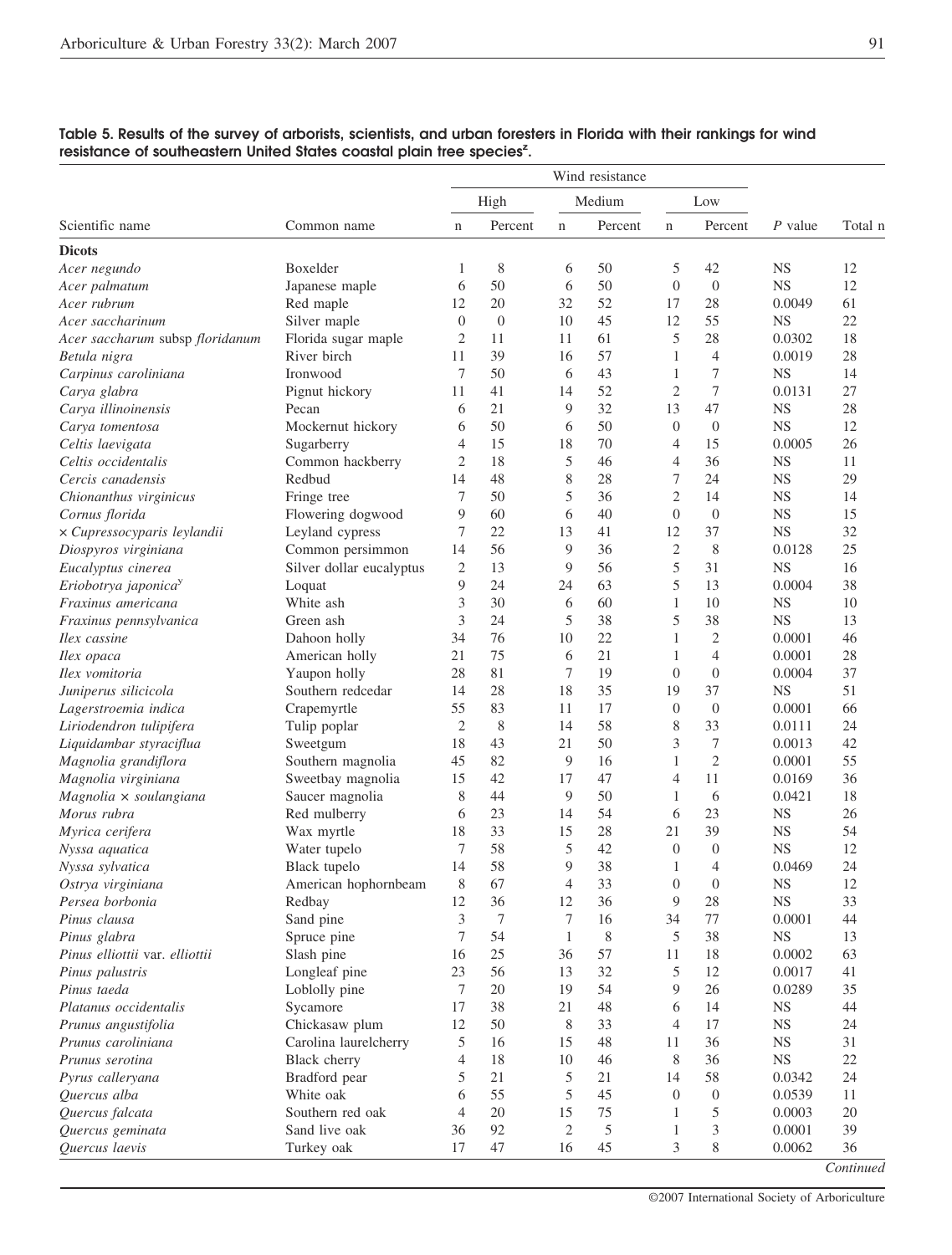|                            |                         | High           |                | Medium |         | Low            |                |           |         |
|----------------------------|-------------------------|----------------|----------------|--------|---------|----------------|----------------|-----------|---------|
| Scientific name            | Common name             | n              | Percent        | n      | Percent | $\mathbf n$    | Percent        | $P$ value | Total n |
| Quercus laurifolia         | Laurel oak              | 3              | $\overline{4}$ | 27     | 39      | 39             | 57             | 0.0001    | 69      |
| Quercus michauxii          | Swamp chestnut oak      | 8              | 50             | 8      | 50      | $\Omega$       | $\overline{0}$ | <b>NS</b> | 16      |
| Quercus myrtifolia         | Myrtle oak              | 13             | 76             | 4      | 24      | $\overline{0}$ | $\theta$       | 0.0290    | 17      |
| Quercus nigra              | Water oak               | 3              | 8              | 14     | 36      | 22             | 56             | 0.0009    | 39      |
| Quercus phellos            | Willow oak              |                | 8              | 8      | 67      | 3              | 25             | 0.0388    | 12      |
| Quercus shumardii          | Shumard oak             | 13             | 52             | 10     | 40      | 2              | 8              | 0.0207    | 25      |
| Quercus stellata           | Post oak                | 5              | 33             | 10     | 67      | $\Omega$       | $\theta$       | <b>NS</b> | 15      |
| Quercus virginiana         | Live oak                | 64             | 89             | 8      | 11      | $\Omega$       | $\theta$       | 0.0001    | 72      |
| $Salix \times sepulcralis$ | Weeping willow          | $\overline{2}$ | 12             | 8      | 50      | 6              | 38             | <b>NS</b> | 16      |
| Taxodium distichum         | <b>Baldcypress</b>      | 59             | 91             | 6      | 9       | $\Omega$       | $\theta$       | 0.0001    | 65      |
| Taxodium ascendens         | Pondcypress             | 41             | 91             | 4      | 9       | 0              | $\Omega$       | 0.0001    | 45      |
| Tilia americana            | Basswood                | 5              | 38             | 4      | 31      | $\overline{4}$ | 31             | <b>NS</b> | 13      |
| Ulmus alata                | Winged elm              | 15             | 53             | 12     | 43      |                | 4              | 0.0030    | 28      |
| Ulmus americana            | American elm            | 6              | 30             | 12     | 60      | $\overline{2}$ | 10             | 0.0224    | 20      |
| Ulmus parvifolia           | Chinese elm             | 7              | 23             | 11     | 35      | 13             | 42             | <b>NS</b> | 31      |
| Vaccinium arboreum         | Sparkleberry            | 11             | 85             | 2      | 15      | $\Omega$       | $\overline{0}$ | 0.0126    | 13      |
| Palms                      |                         |                |                |        |         |                |                |           |         |
| Butia capitata             | Pindo, jelly            | 34             | 79             | 7      | 16      | $\overline{2}$ | 5              | 0.0001    | 43      |
| Phoenix canariensis        | Canary Island date palm | 49             | 89             | 4      | 7       | $\overline{2}$ | 4              | 0.0001    | 55      |
| Phoenix dactylifera        | Date palm               | 33             | 94             | 2      | 6       | $\Omega$       | $\theta$       | 0.0001    | 35      |
| Sabal palmetto             | Cabbage, sabal palm     | 71             | 99             |        |         | $\Omega$       | $\theta$       | 0.0001    | 72      |
| Washingtonia robusta       | Washington fan palm     | 29             | 54             | 16     | 29      | 9              | 17             | 0.0033    | 54      |

## **Table 5. Results of the survey of arborists, scientists, and urban foresters in Florida with their rankings for wind** resistance of southeastern United States coastal plain tree species<sup>z</sup>. (*continued*)

 $z<sub>n</sub>$  is the number of respondents for each species out of a total of 85 experts. *P* values from the  $\chi^2$  test for equal proportions indicate the significance level for one or more of the categories being different from the others; NS means that there is no significant difference between the categories of high, medium, and low  $(P > 0.05)$ 

y Caution: may be used but manage to prevent escape because of possible invasiveness (Fox et al. 2005).

to be spared. Our results did agree with the literature for branch damage; tree species with dense crowns lost more branches (24% branch loss) than those with moderate and open crowns (19% and 18%) (*P* < 0.0001). Some of the dense-crown species are live oak, sand live oak, laurel oak, American holly, and Bradford pear. Red maple (*Acer rubrum*), dogwood, crapemyrtle, sweetgum, southern magnolia, water oak, and red oak have moderately dense crowns. Examples of open crowns are the pines, pecan, southern redcedar, and wax myrtle.

The growth form of a tree can be categorized as excurrent or decurrent. Excurrent trees have strong apical dominance with the main trunk present throughout the life of the tree (giving rise to cone-shaped crowns with a central trunk). Decurrent trees have lateral branches that grow as rapidly as the central trunk; they have no dominant main leader (Harris et al. 2004). Decurrent trees had significantly higher survival (80%) compared with excurrent trees (69%). Recalculated survival (excluding those with heavy branch loss) of decurrent species was less different than excurrent trees but it was still significant (72% versus 64%,  $P = 0.0005$ ). However, decurrent species experienced more branch damage than excurrent (22% versus 17%, *P* < 0.0001). Examples of decurrent trees in the southeastern coastal plain are pecan, dogwood, crapemyrtle, oaks, and wax myrtle. Excurrent trees include pines, American holly, sweetgum, southern redcedar, tulip poplar, and southern magnolia.

## **Trees Growing in Groups**

We hypothesized that trees growing in groups or clusters might survive hurricane force winds better. A group was defined as five or more trees each growing within 3 m of another tree (but not in a row). Trees growing in groups had 80% survival during Hurricane Ivan compared with 70% for those growing as individual trees  $(P = 0.0002)$ . Trees growing in groups also lost significantly more leaves than individual trees (63% leaf loss versus 55%,  $P = 0.0001$ ). Branch loss, however, was the same for trees in groups and individuals (19% and 20%, NS).

## **The Survey**

Arborists' and urban foresters' ratings of wind resistance for coastal plain species show a strong agreement with our mea-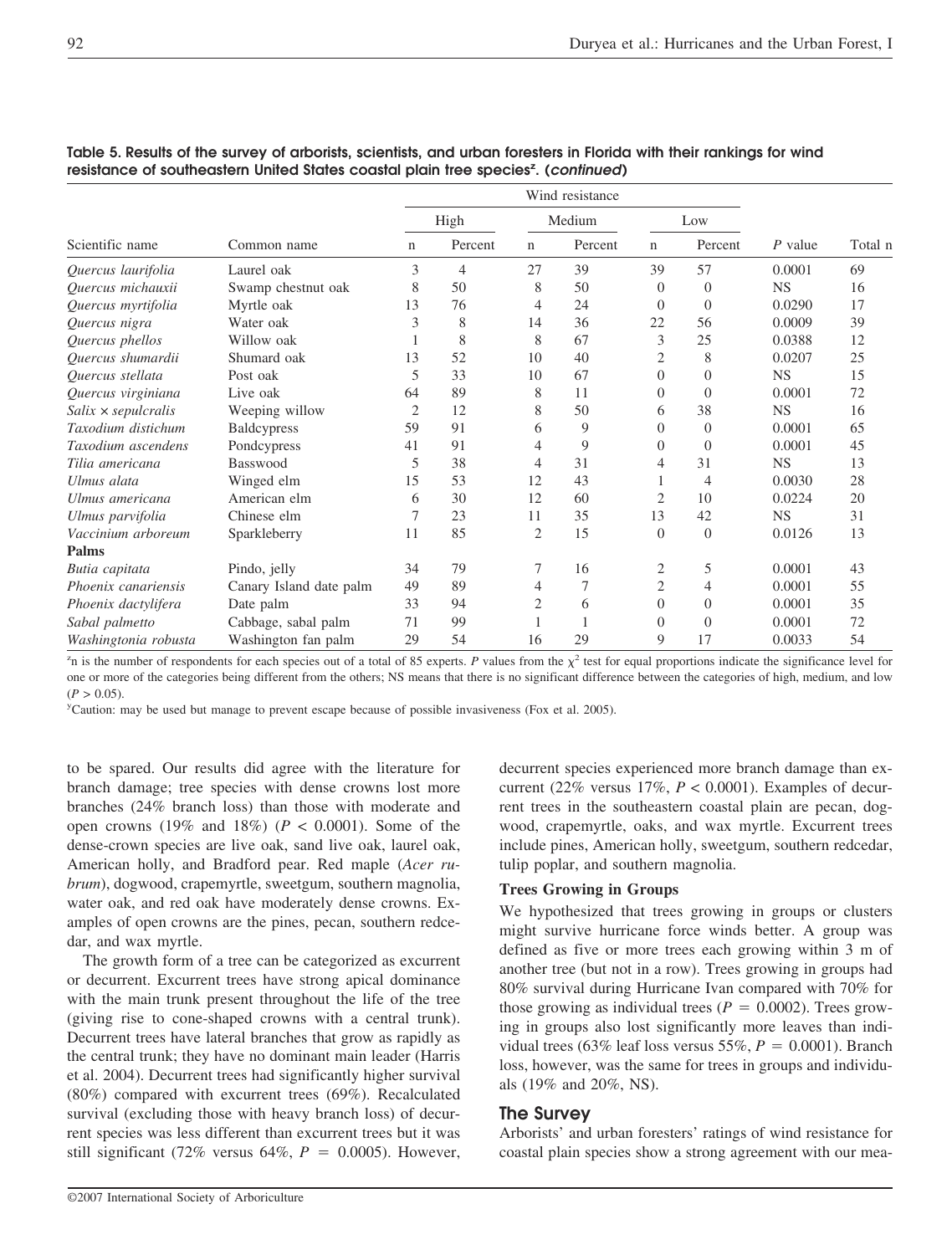surements over several hurricanes. Small trees that were awarded high wind resistance ratings were fringe tree (*Chionanthus virginicus*), dogwood, persimmon (*Diospyros virginiana*), myrtle oak (*Quercus myrtifolia*), sparkleberry (*Vaccinium arboretum*), and the hollies (*Ilex* spp.) (Table 5). Although live oak and sand live oak were rated as high, other oaks such as southern red oak and swamp chestnut oak (*Quercus michauxii*) were rated as medium and, in agreement with our results, laurel and water oaks were rated as having low wind resistance. Although we have consistently seen southern redcedar to have low survival or heavy branch damage, the ratings were very even for each of the wind-resistant categories in the survey results. However, 91% of the respondents rated baldcypress and pondcypress with high wind resistance. Both cypresses were stated to have the best wind resistance along with live oak and sabal palm after Hurricanes Camille and Frederick struck the Gulf Coast in 1969 and 1979 (Swain 1979). In the survey, sand pine received a low rating, which is consistent with our results, whereas the other pines mostly were rated as medium, again consistent with our results. Everham and Brokaw (1996) in their summarizing list of wind resistance for forest species cite 10 studies in which loblolly, slash, and longleaf pines are ranked with low to intermediate wind resistance. Sabal palm received a high wind-resistant rating from 99% of the survey respondents in agreement with our ratings and those of Swain (1979). One palm, Canary Island date palm (*Phoenix canariensis*), which is being planted more frequently in north Florida, received a high rating from 89% of the respondents.

Sweetgum was rated as medium to high wind resistance by respondents; in a summary table of wind resistance by Everham and Brokaw (1996), seven studies rated sweetgum as medium to high wind resistance. Our studies have shown that it survives well but is prone to some branch breakage. In a Texas study after a tornado, sweetgum was listed as one of the best survivors but also a tree with the most branch damage (Glitzenstein and Harcombe 1988). In a study after Hurricane Kate in 1985, sweetgum had low mortality (2%) in a southern mixed hardwood forest compared with spruce pine with 34% mortality (Batista and Platt 2003). They note that windfirmness of sweetgum is likely the result of its underground connections, short and stout branches, and leaves with slender

|                                                     | <b>Highest Wind Resistance</b>                                                                                                                                                                                                                                                                                                                                        | <b>Medium-High Wind Resistance</b>                                                                                                                                                                                                                                                                                                                                                   |
|-----------------------------------------------------|-----------------------------------------------------------------------------------------------------------------------------------------------------------------------------------------------------------------------------------------------------------------------------------------------------------------------------------------------------------------------|--------------------------------------------------------------------------------------------------------------------------------------------------------------------------------------------------------------------------------------------------------------------------------------------------------------------------------------------------------------------------------------|
| <b>Dicots</b>                                       |                                                                                                                                                                                                                                                                                                                                                                       | <b>Dicots</b>                                                                                                                                                                                                                                                                                                                                                                        |
| 乡<br>笋<br>⊁<br>⊁<br>⋟<br>⊁<br>乡<br>⊁<br>乡<br>⋗<br>声 | Carya floridana, FL scrub hickory<br>Cornus florida, dogwood<br>Ilex cassine, dahoon holly<br>Ilex glabra, inkberry<br>Ilex opaca, American holly<br>Ilex vomitoria, yaupon holly<br>Lagerstroemia indica, crape myrtle<br>Magnolia grandiflora, southern magnolia<br>Quercus geminata, sand live oak<br>Quercus laevis, turkey oak<br>Quercus myrtifolia, myrtle oak | Acer saccharinum subsp. floridanum, FL sugar maple<br>笋<br>٧<br>Acer palmatum, Japanese maple<br>¥<br>Betula nigra, river birch<br>Carpinus caroliniana, ironwood<br>⋟<br>⊁<br>Carya glabra, pignut hickory<br>Carya tomentosa, mockernut hickory<br>⋗<br>Cercis canadensis, red bud<br>⋟<br>Chionanthus virginicus, fringe tree<br>⋗<br>Diospyros virginiana, common persimmon<br>⋗ |
| $\frac{1}{\lambda}$<br>⋗                            | Quercus virginiana, live oak<br>Podocarpus spp., podocarpus<br>Vaccinium arboreum, sparkleberry<br><b>Conifers</b>                                                                                                                                                                                                                                                    | ⋗<br>Fraxinus americana, white ash<br>Liquidambar styraciflua, sweetgum<br>⋗<br>Magnolia virginiana, sweetbay magnolia<br>シ<br>⋗<br>Magnolia x soulangiana, saucer magnolia                                                                                                                                                                                                          |
| ≫<br>⋗<br>Palms                                     | Taxodium distichum, baldcypress<br>Taxodium ascendens, pondcypress                                                                                                                                                                                                                                                                                                    | Nyssa aquatica, water tupelo<br>⋟<br>笋<br>Nyssa sylvatica, black tupelo                                                                                                                                                                                                                                                                                                              |
| ۷<br>字<br>⊁<br>⊁                                    | Butia capitata, pindo or jelly<br>Phoenix canariensis, Canary Island date<br>Phoenix dactylifera, date<br>Sabal palmetto, cabbage, sabal                                                                                                                                                                                                                              | $\ddot{\phantom{1}}$<br>Ostrya virginiana, American hophornbean<br>Prunus angustifolia, chickasaw plum<br>⋗<br>Quercus michauxii, swamp chestnut<br>⋟<br>⋗<br>Quercus shumardii, Shumard oak<br>۶<br>Quercus stellata, post oak                                                                                                                                                      |
|                                                     |                                                                                                                                                                                                                                                                                                                                                                       | ٤<br>Ulmus alata, winged elm                                                                                                                                                                                                                                                                                                                                                         |

**Figure 7. Wind resistance of southeastern coastal plain species as estimated using the results of hurricane measurements in this study, the survey results of this study, and the scientific literature cited throughout this publication.**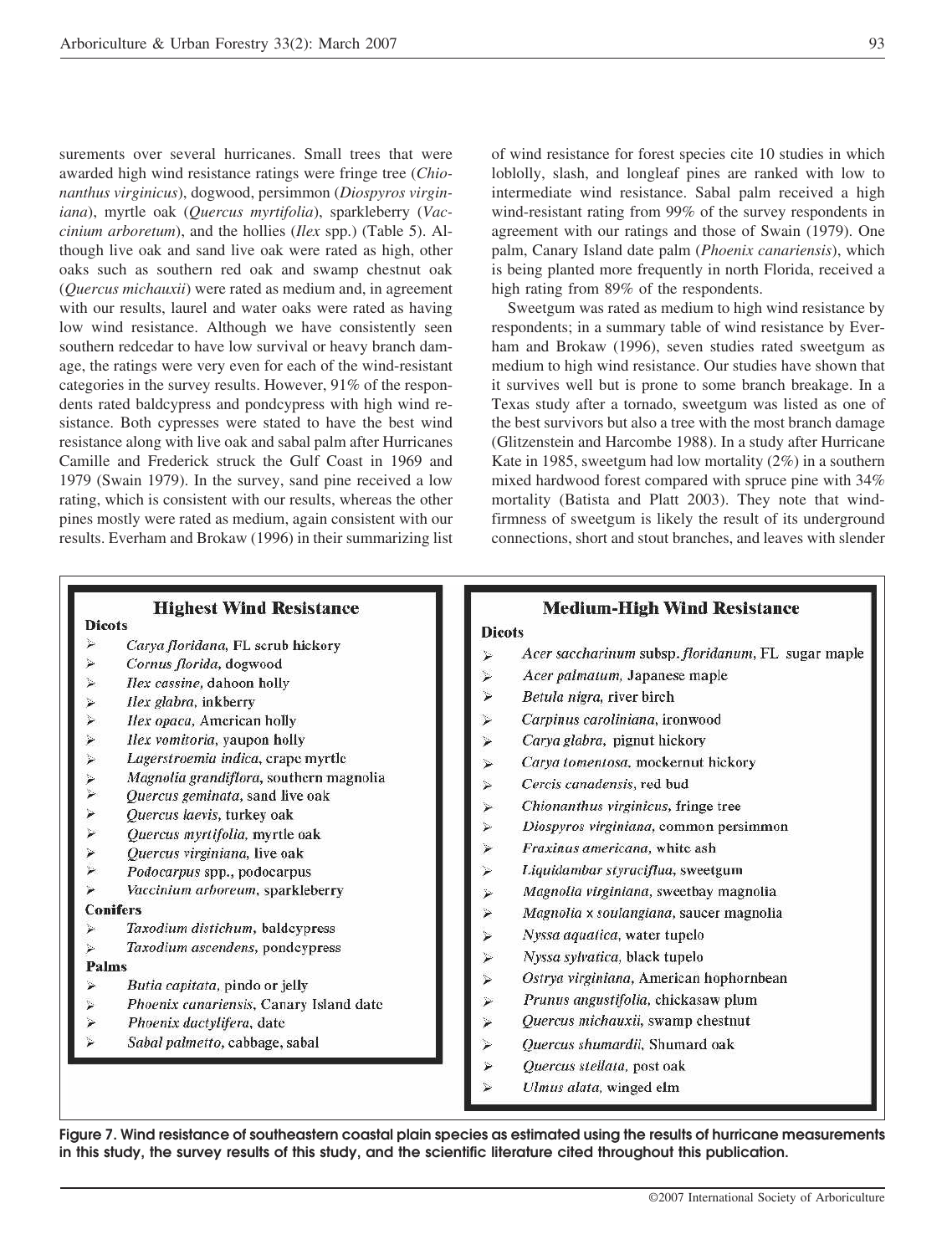long petioles that readily detach from branches in wind. On gravelly ridges, hillsides, and upland piedmont sites, sweetgum has been noted to develop a particularly strong tap root and is very resistant to wind (Kormanik 1990).

Tulip poplar had very poor survival in Hurricane Ivan (24%). Respondents from the survey rated it as medium to low wind resistance. Everham and Brokaw (1996) summarize two studies in their table with high levels of wind damage for tulip poplar in high-intensity storms.

# **IMPLICATIONS FOR ARBORICULTURE AND URBAN FORESTRY**

Taking our survival and branch loss results from hurricanes and incorporating results from the survey and from the scientific literature, we have developed lists of relative wind resistance for tree species in the southeastern coastal plain (Figure 7). These lists should be used with caution with the knowledge that no species and no tree is completely windproof. In addition, local considerations such as soil, cultural practices, tree age and health, and other urban forest health conditions need to be taken into account. In addition to hur-

ricane wind speed, other conditions accompanying hurricanes such as precipitation and the speed in which they move through an area appear to influence tree response.

Additional recommendations for establishing new trees include:

- Planting a mixture of species, ages, and layers (shrubs and trees) to maintain diversity in your community;
- Planting trees from the "highest" and "medium-high" wind resistance lists and matching these to local site conditions;
- Giving trees adequate rooting space with no obstructions (e.g., sidewalks, buildings, streets);
- For small trees, provide at least 3 m (9.9 ft) by 3 m (9.9 ft);
- For large trees, provide at least 10 m (33 ft) by 10 m (33) ft);
- Considering planting tree in groups as opposed to individually;
- Considering soil properties when deciding what to plant (e.g., soil depth, water table depth, and compaction); and

**Lowest Wind Resistance** 

# **Medium-Low Wind Resistance**

**Dicots** 

- ⊁ Acer negundo, boxelder
- $\ddot{}$ Acer rubrum, red maple
- ¥ Acer saccharinum, silver maple
- ⋗ Celtis laevigata, sugarberry
- ⊁ Celtis occidentalis, hackberry
- ≯ Cinnamomum camphora, camphor\*\*
- ⊁ Eriohotrya japonica, loquat\*\*\*
- 声 Eucalyptus cinerea, silverdollar eucalyptus
- $\checkmark$ Fraxinus pennsylvanica, green ash
- $\checkmark$ Morus rubra, red mulberry
- × Myrica cerifera, wax myrtle
- ⋗ Persea horbonia, redbay
- × Platanus occidentalis, sycamore
- × Prunus serotina, black cherry
- × Quercus alba, white oak
- 笋 Quercus phellos, willow oak
- 运 Salix x sepulcralis, weeping willow
- $\ddot{\blacktriangleright}$ Ulmus americana, American elm

**Conifers** 

- ⊁ Pinus elliottii var. elliottii, slash pine
- ⊁ Pinus palustris, longleaf pine
- Ý. Pinus taeda, loblolly pine

## **Figure 7. (***continued***)**

#### Quercus falcata, southern red oak

Carya illinoensis, pecan

Liriodendron tulipifera, tulip poplar

Pyrus calleryana, Bradford pear

Prunus caroliniana, Carolina laurelcherry

- ⋗ Quercus laurifolia, laurel oak
- Þ Quercus nigra, water oak
- 芦 Sapium sebiferum, Chinese tallow\*
- $\ddot{ }$ Ulmus parvifolia, Chinese elm

#### **Conifers**

**Dicots** 

¥

 $\blacktriangleright$ 

⋗

义

- ⋗ Juniperus silicicola, southern red cedar
- Þ x Cupressocyparis leylandii, Leyland cypress
- ¥ Pinus clausa, sand pine
- $\ddot{\star}$ Pinus glabra, spruce pine

## Palms

- Washingtonia robusta, Washington fan
- Prohibited in Florida
- $+ +$ Invasive, not recommended in Florida
- 素素素 Caution: manage to prevent escape in Central Florida (Fox et al. 2005)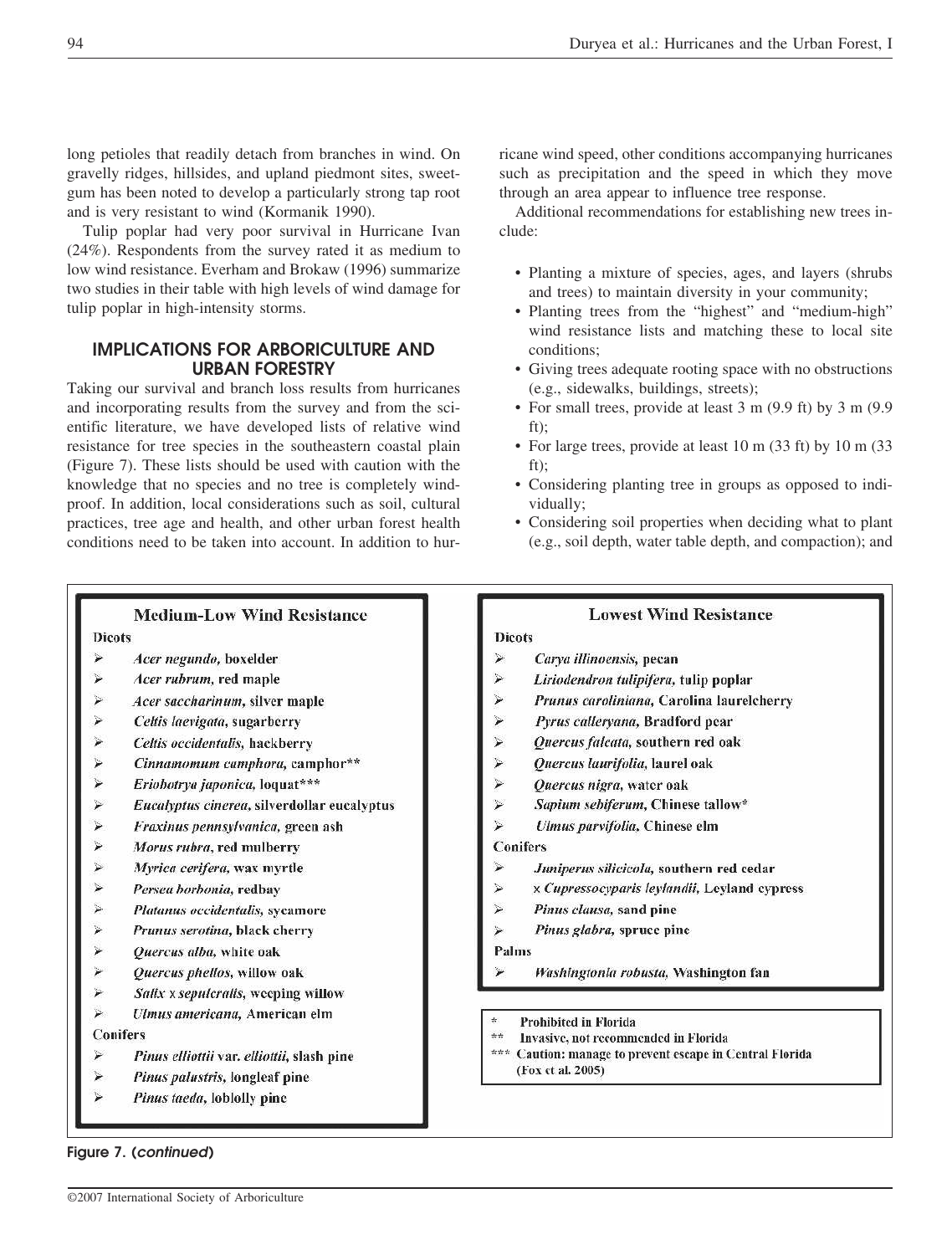• Giving trees adequate aerial space considering their crown size when mature.

Recommendations for managing established trees include:

- Having tree health evaluated and removing hazard trees;
- Considering removing trees that are on the "lowest wind resistance" list, especially if they are overmature and endangering life or property;
- Establishing a regular structural pruning program (especially for dicots);
- Not overpruning palms, especially before a hurricane; palms only need to have dead or dying leaves removed;
- Being aware of possible root damage (and lack of anchoring) when construction has resulted in sidewalks or trenches near the roots of trees;
- Avoiding damage to the trunk of the tree (e.g., mechanical weed control damage); and
- Consulting with an ISA-Certified Arborist.

**Acknowledgments.** This project was partially funded by the Florida Department of Transportation. We are grateful to Jeff English and Meghan Brennan for help in the field and during the statistical analyses and Rick Joyce for his support of this study.

#### **LITERATURE CITED**

- Barry, P.J., C. Doggett, R.L. Anderson, and K.M. Swain Sr. 1993. How to evaluate and manage storm-damaged forest areas. Management Bulletin R8-MB 63 of the USDA Forest Service, Southern Region. Atlanta, GA. 11 pp.
- Batista, W.B., and W.J. Platt. 2003. Tree population responses to hurricane disturbance: Syndromes in a southeastern USA old-growth forest. Ecology 91:197–212.
- Cremer, K.W., C.J. Borough, F.H. McKinnell, and P.R. Carter. 1982. Effects of stocking and thinning on wind damage in plantations. New Zealand Journal of Forestry Science 12:244–268.
- Curtis, J.D. 1943. Some observations on wind damage. Journal of Forestry 41:877–882.
- Duryea, M.L. 1997. Wind and trees: Surveys of tree damage in the Florida Panhandle after Hurricanes Erin and Opal. Circular 1183 of the University of Florida Cooperative Extension Service. http://edis.ifas.ufl.edu/ (accessed 3/8/06). Gainesville, FL. 7 pp.
- Duryea, M.L., G.M. Blakeslee, W.G. Hubbard, and R.A. Vasquez. 1996. Wind and trees: A survey of homeowners after Hurricane Andrew. Journal of Arboriculture 22: 44–50.
- Everham, E.M. III, and N.V.L. Brokaw. 1996. Forest damage and recovery from catastrophic wind. Botanical Review 62:113–185.
- Forest Products Laboratory. 1999. Wood handbook—Wood as an engineering material. Gen. Tech. Rep. FPL-GTR-

113 of the USDA Forest Service Forest Products Laboratory. Madison, WI. 463 pp.

- Foster, D.R. 1988. Species and stand response to catastrophic wind in central New England, U.S.A. Journal of Ecology 76:135–151.
- Fox, A.M., D.R. Gordon, J.A. Dusky, L. Tyson, and R.K. Stocker. 2005. IFAS assessment of the status of nonnative plants in Florida's natural areas. SS-AGR-225 of the University of Florida IFAS Cooperative Extension Service. http://plants.ifas.ufl.edu/assessment.html (accessed 3/8/06). Gainesville, FL. 27 pp.
- Francis, J.K. 2000. Comparison of hurricane damage to several species of urban trees in San Juan, Puerto Rico. Journal of Arboriculture 26:189–197.
- Francis, J.K., and A.J.R. Gillespie. 1993. Relating gust speed to tree damage in Hurricane Hugo, 1989. Journal of Arboriculture 19:368–372.
- Gilman, E. 2005. Tree selection for landscapes. Web site with 680 Tree Fact Sheets: http://hort.ifas.ufl.edu/woody/ planting/TreeSelectionIntroduction.htm (accessed 3/8/06) of the University of Florida Cooperative Extension Service. Gainesville, FL.
- Glitzenstein, J.S., and P.A. Harcombe. 1988. Effects of the December 1983 tornado on forest vegetation of the Big Thicket, southeast Texas, USA. Forest ecology and management 25:269–290.
- Gresham, C.A., T.M. Williams, and D.J. Lipscomb. 1991. Hurricane Hugo wind damage to Southeastern U.S. coastal forest tree species. Biotropica 23(4) (Part A. Special Issue: Ecosystem, Plant, and Animal Responses to Hurricanes in the Caribbean):420–426.
- Harris, R.W., J.R. Clark, and N.P. Matheny. 2004. Arboriculture: Integrated Management of Landscape Trees, Shrubs, and Vines. 4th ed. Prentice-Hall, Upper Saddle River, NJ. 580 pp.
- Hightshoe, G.L. 1988. Native trees, shrubs, and vines for urban and rural America: A planting design manual for environmental designers. Van Nostrand Reinhold, New York, NY. 819 pp.
- Hook, D.D., M.A. Buford, and T.M. Williams. 1991. Impact of Hurricane Hugo on the South Carolina coastal plain forest. Journal of Coastal Research (Special issue) 8: 291–300.
- Jim, C.Y., and H.H.T. Liu. 1997. Storm damage on urban trees in Guangzhou, China. Landscape and Urban Planning 38:45–59.
- King, H.C. 1945. Notes on the three cyclones in Mauritius in 1945: Their effect on exotic plantations, indigenous forest and on some timber buildings. The Empire Forestry Journal 24:192–195.
- Kormanik, P. 1990. Liquadambar styraciflua, sweetgum. In: Silvics of North America: 2. Hardwoods. Burns, R.M., and B.H. Honkala, Tech. Coords. http://www.na.fs.fed.us/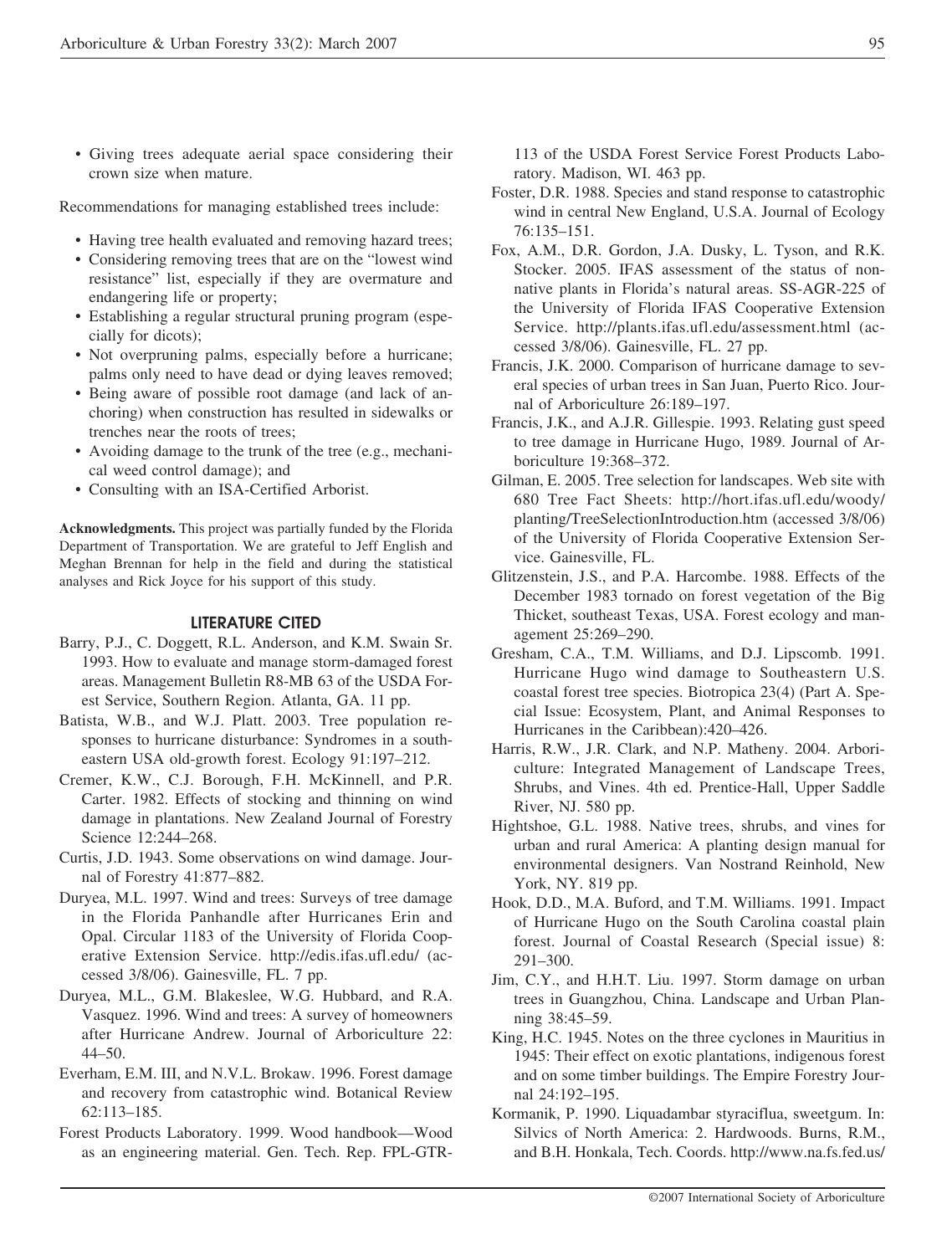spfo/pubs/silvics\_manual/table\_of\_contents.htm (accessed 3/8/06) Agriculture Handbook 654 Vol. 2 of the USDA Forest Service, Washington, DC. 877 pp.

- Niklas, K.J. 1999. Changes in the factor of safety within the superstructure of a dicot tree. American Journal of Botany 86:688–696.
- Peterson, C.J., and S.T.A. Pickett. 1991. Treefall and resprouting following catastrophic windthrow in an oldgrowth hemlock-hardwoods forest. Forest ecology and management 42:205–217.
- Putz, F.E., P.D. Coley, K. Lu, A. Montalvo, and A. Aiello. 1983. Uprooting and snapping of trees: Structural determinants and ecological consequences. Canadian Journal of Forest Research 13:1011–1020.
- Reyes, G., S. Brown, J. Chapman, and A.E. Lugo. 1992. Wood densities of tropical tree species. Gen. Tech. Rep. SO-88 of the USDA Forest Service Southern Forest Experiment Station. New Orleans, LA. 15 pp.
- Skatter, S., and B. Kucera. 2000. Tree breakage from torsional wind loading due to crown asymmetry. Forest Ecology and Management 135:97–103.
- Swain, K.M. 1979. Minimizing timber damage from hurricanes. Southern Lumberman 239:107–109.
- Tanner, E.V.J., V. Kapos, and J.R. Healey. 1991. Hurricane effects on forest ecosystems in the Caribbean. Biotropica 23:513–521.
- Touliatos, P., and E. Roth. 1971. Hurricanes and trees: Ten lessons from Camille. Journal of Forestry 69:285–289.
- Van Hooser, D.D., and A. Hedlund. 1969. Timber damaged by Hurricane Camille in Mississippi. Research Note SO-96 of the USDA Forest Service Southern Forest Experiment Station, New Orleans, LA. 5 pp.
- Walker, L.R. 1991. Tree damage and recovery from hurricane Hugo in Luquillo Experimental Forest, Puerto Rico. Biotropica (Part A. Special Issue: Ecosystem, Plant, and Animal Responses to Hurricanes in the Caribbean) 23: 379–385.
- Webb, S.L. 1989. Contrasting windstorm consequences in two forests, Itasca State Park, Minnesota. Ecology 70: 1167–1180.
- Zimmerman, J.K., E.M. Everham III, R.B. Waide, D.J. Lodge, C.M. Taylor, and N.V.L. Brokaw. 1994. Responses of tree species to hurricane winds in a subtropical wet forest in Puerto Rico: Implications for tropical tree life histories. Journal of Ecology 82:911–922.

*Mary L. Duryea (corresponding author) Professor and Associate Dean Institute of Food and Agricultural Sciences University of Florida P.O. Box 110200 Gainesville, FL 32611-0200, U.S. mlduryea@ufl.edu*

*Eliana Kampf Urban Forest Research Associate School of Forest Resources and Conservation University of Florida P.O. Box 110831 Gainesville, FL 32611-0831, U.S.*

*Ramon C. Littell Professor Department of Statistics University of Florida P.O. Box 110339 Gainesville, FL 32611-0339, U.S.*

**Résumé.** Plusieurs ouragans ont frappé la Floride en 2004 et 2005, causant de vastes dommages aux zones urbaines et rurales. Nous avons mesuré les impacts de cinq de ces ouragans sur la forêt urbaine et combinés ces résultats avec quatre autres ouragans afin de présenter une évaluation de la résistance au vent pour les espèces d'arbres de la plaine côtière du Sud-est des États-Unis. La perte au sein de la forêt urbaine était largement corrélée avec la vitesse du vent. Les espèces d'arbres qui ont démontré la plus grande résistance à survivre face aux vents ont été le *Quercus geminata*, le *Ilex opaca*, le *Magnolia grandiflora*, le *Quercus virginiana*, le *Myrica cerifera*, le *Liquidambar styraciflua*, le *Lagerstroemia indica*, le *Cornus florida* et le *Sabal palme*tto. Dans une comparaison statistique du taux de survie après quatre ouragans côtiers entre le *Q. geminata*, le *Q. virginiana* et le *Q. laurifolia*, le *Q. laurifolia* a eu le plus faible taux de survie par rapport aux deux autres. Parmi toutes les espèces, les arbres de grande taille ont perdu plus de branches que les arbres de moyenne ou petite taille. La perte en feuilles a été en relation positive avec le taux de survie – la perte de feuilles durant l'ouragan a résulté en un plus grand taux de survie. Les arbres poussant en groupes ou en bosquets ont eu un taux de survie plus élevé que ceux poussant individuellement. Les espèces d'arbres avec une densité en bois plus élevée ont eu un meilleur taux de survie. Les espèces d'arbres classées comme ayant une cime plus dense ont perdu plus de branches que celles avec une cime plus faible ou clairsemée; cependant, contrairement à ce qui est affirmé dans la littérature, les espèces avec une cime plus dense ont mieux survécu. Un inventaire fait par des arboriculteurs, des scientifiques et des forestiers urbains a permis de classifier les espèces selon leur résistance au vent. En utilisant les résultats provenant de nos mesures des ouragans et en les incorporant avec ceux provenant de l'inventaire et les données de la littérature scientifique, nous avons développé une liste de résistance relative au vent pour les espèces de la plaine côtière du Sudest. Ces listes devraient être utilisées avec précaution, et ce du fait qu'aucune espèce ou aucun arbre n'est totalement insensible au vent. De plus, d'autres aspects locaux, tels le sol, les pratiques culturales, l'âge et la santé de l'arbre ainsi que les autres aspects de la forêt urbaine doivent être pris en compte.

**Zusammenfassung.** 2004 und 2005 wurde Florida von mehreren Stürmen heimgesucht, die in weiten Landesteilen große Zerstörung anrichteten. Wir haben die Auswirkungen von fünf dieser Stürme auf die urbanen Wälder gemessen und diese Ergebnisse mit vier